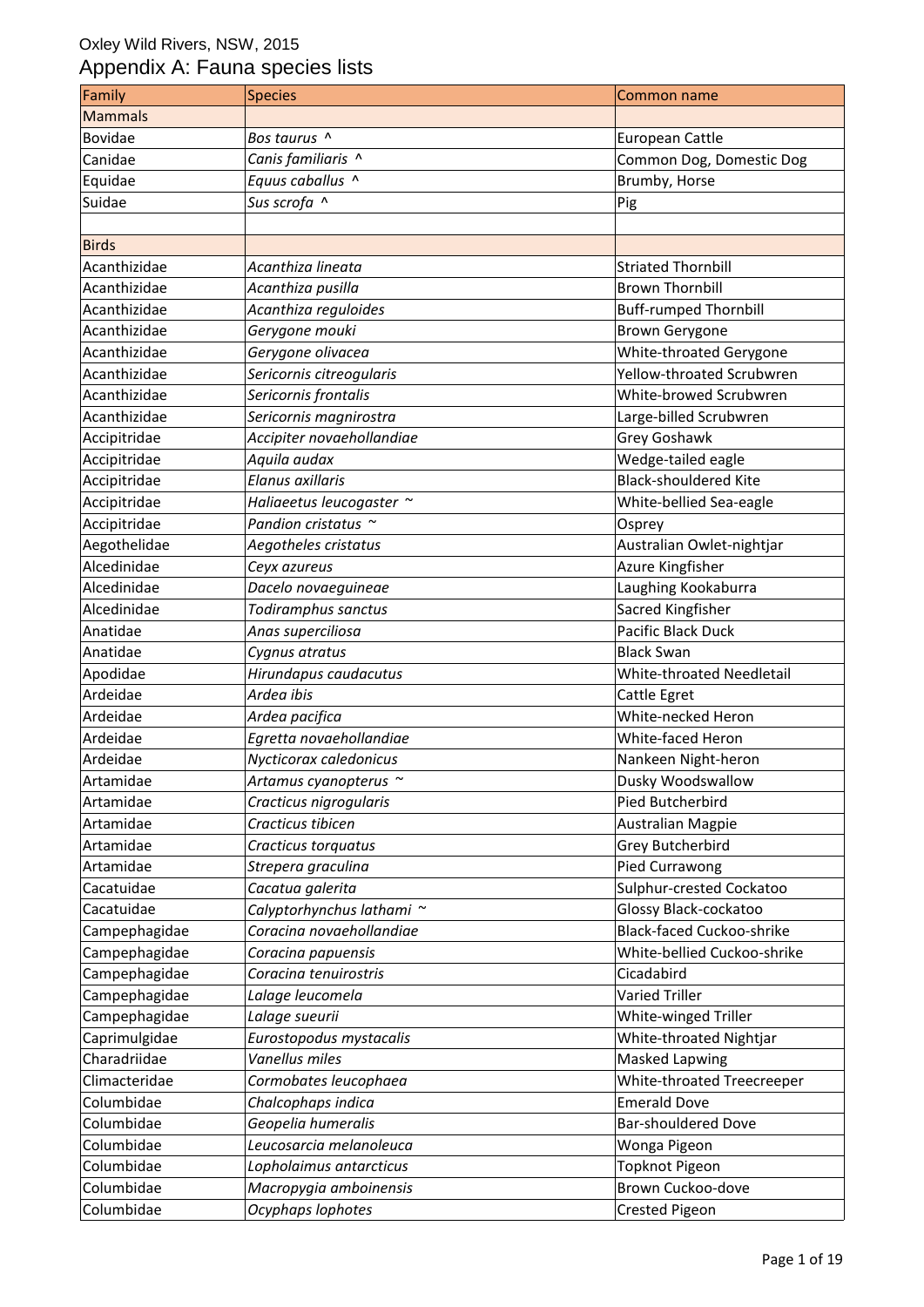| Family          | <b>Species</b>              | Common name                |
|-----------------|-----------------------------|----------------------------|
| <b>Birds</b>    |                             |                            |
| Columbidae      | Ptilinopus magnificus ~     | Wompoo Fruit-dove          |
| Coraciidae      | Eurystomus orientalis       | Dollarbird                 |
| Corcoracidae    | Corcorax melanorhamphos     | White-winged Chough        |
| Corvidae        | Corvus coronoides           | Australian Raven           |
| Corvidae        | Corvus orru                 | <b>Torresian Crow</b>      |
| Corvidae        | Corvus tasmanicus           | Forest Raven               |
| Cuculidae       | Cacomantis flabelliformis   | Fan-tailed Cuckoo          |
| Cuculidae       | Cacomantis pallidus         | Pallid Cuckoo              |
| Cuculidae       | Cacomantis variolosus       | <b>Brush Cuckoo</b>        |
| Cuculidae       | Chrysococcyx basalis        | Horsfield's Bronze-cuckoo  |
| Cuculidae       | Chrysococcyx lucidus        | Shining Bronze-cuckoo      |
| Cuculidae       | Eudynamys orientalis        | Eastern Koel               |
| Cuculidae       | Scythrops novaehollandiae   | Channel-billed Cuckoo      |
| Estrildidae     | Neochmia temporalis         | Red-browed Finch           |
| Estrildidae     | Stizoptera bichenovii       | Double-barred Finch        |
| Falconidae      | Falco peregrinus            | Peregrine Falcon           |
| Hirundinidae    | Hirundo neoxena             | <b>Welcome Swallow</b>     |
| Hirundinidae    | Petrochelidon nigricans     | <b>Tree Martin</b>         |
| Maluridae       | Malurus cyaneus             | Superb Fairy-wren          |
| Maluridae       | Malurus elegans             | Red-winged Fairy-wren      |
| Maluridae       | Malurus lamberti            | Variegated Fairy-wren      |
| Megapodiidae    | Alectura lathami            | Australian Brush-turkey    |
| Meliphagidae    | Anthochaera carunculata     | <b>Red Wattlebird</b>      |
| Meliphagidae    | Caligavis chrysops          | Yellow-faced Honeyeater    |
| Meliphagidae    | Lichenostomus melanops      | Yellow-tufted Honeyeater   |
| Meliphagidae    | Manorina melanocephala      | <b>Noisy Miner</b>         |
| Meliphagidae    | Manorina melanophrys        | <b>Bell Miner</b>          |
| Meliphagidae    | Meliphaga lewinii           | Lewin's Honeyeater         |
| Meliphagidae    | Melithreptus brevirostris   | Brown-headed Honeyeater    |
| Meliphagidae    | Melithreptus lunatus        | White-naped Honeyeater     |
| Meliphagidae    | Myzomela sanguinolenta      | Scarlet Honeyeater         |
| Meliphagidae    | Philemon corniculatus       | Noisy Friarbird            |
| Menuridae       | Menura novaehollandiae      | Superb Lyrebird            |
| Meropidae       | Merops ornatus              | Rainbow Bee-eater          |
| Monarchidae     | Grallina cyanoleuca         | Magpie-lark                |
| Monarchidae     | Monarcha melanopsis         | <b>Black-faced Monarch</b> |
| Monarchidae     | Myiagra inquieta            | Restless Flycatcher        |
| Monarchidae     | Myiagra rubecula            | Leaden Flycatcher          |
| Monarchidae     | Symposiachrus trivirgatus   | <b>Spectacled Monarch</b>  |
| Motacillidae    | Anthus novaeseelandiae      | Australian Pipit           |
| Nectariniidae   | Dicaeum hirundinaceum       | Mistletoebird              |
| Neosittidae     | Daphoenositta chrysoptera ~ | Varied Sittella            |
| Oriolidae       | Oriolus sagittatus          | Olive-backed Oriole        |
| Oriolidae       | Sphecotheres vieilloti      | Australasian Figbird       |
| Pachycephalidae | Colluricincla harmonica     | Grey Shrike-thrush         |
| Pachycephalidae | Pachycephala olivacea ~     | Olive Whistler             |
| Pachycephalidae | Pachycephala pectoralis     | Golden Whistler            |
| Pachycephalidae | Pachycephala rufiventris    | <b>Rufous Whistler</b>     |
| Pardalotidae    | Pardalotus punctatus        | Spotted Pardalote          |
| Pelecanidae     | Pelecanus conspicillatus    | Australian Pelican         |
| Petroicidae     | Eopsaltria australis        | Eastern Yellow Robin       |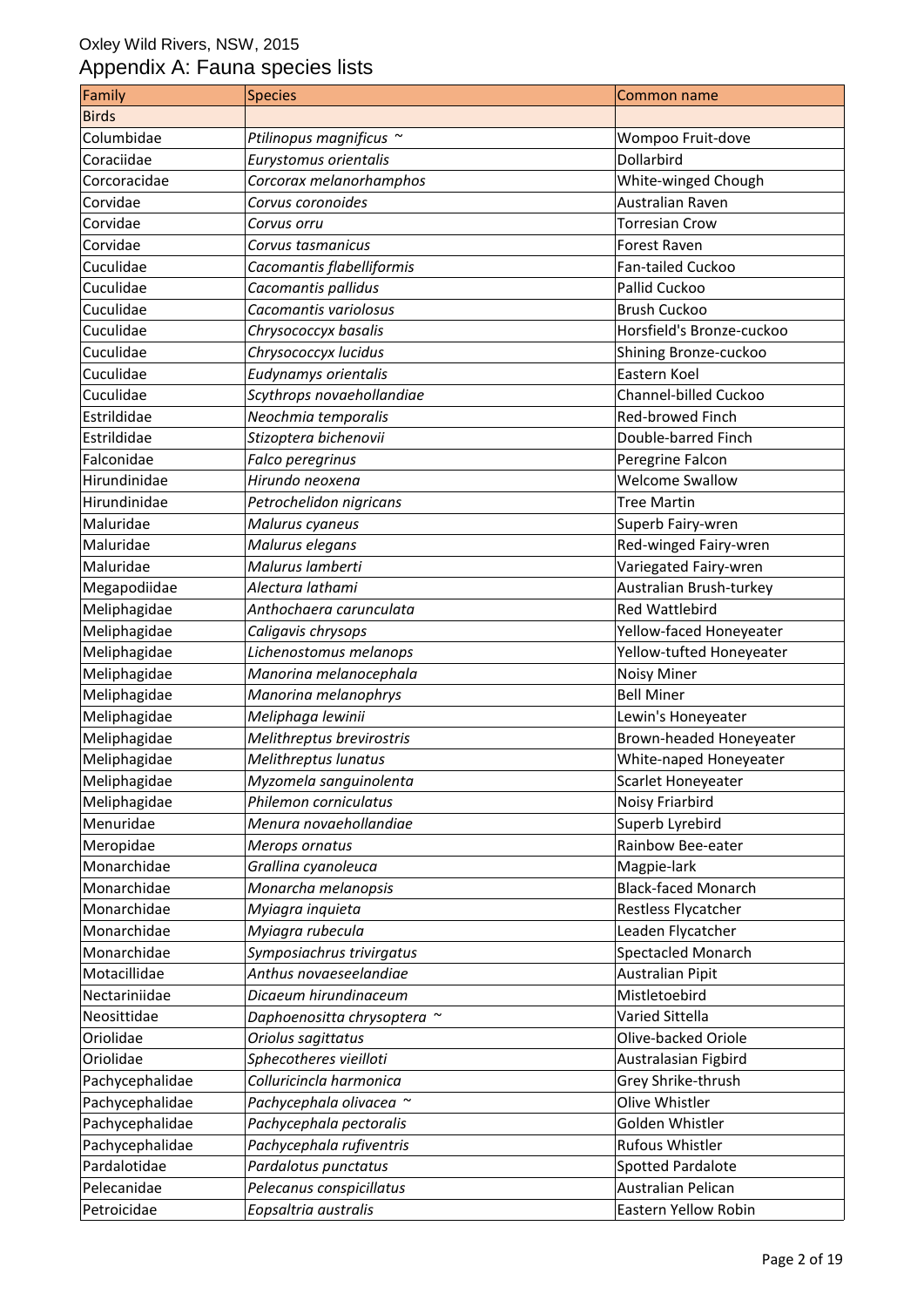| Family            | <b>Species</b>             | Common name                    |
|-------------------|----------------------------|--------------------------------|
| <b>Birds</b>      |                            |                                |
| Phalacrocoracidae | Microcarbo melanoleucos    | Little Pied Cormorant          |
| Phalacrocoracidae | Phalacrocorax carbo        | <b>Great Cormorant</b>         |
| Phalacrocoracidae | Phalacrocorax sulcirostris | Little Black Cormorant         |
| Phasianidae       | Coturnix ypsilophora       | <b>Brown Quail</b>             |
| Pittidae          | Pitta versicolor           | Noisy Pitta                    |
| Psittacidae       | Alisterus scapularis       | Australian King-parrot         |
| Psittacidae       | Parvipsitta pusilla ~      | Little Lorikeet                |
| Psittacidae       | Platycercus elegans        | Crimson Rosella                |
| Psittacidae       | Platycercus eximius        | Eastern Rosella                |
| Psittacidae       | Trichoglossus haematodus   | Rainbow Lorikeet               |
| Psophodidae       | Cinclosoma punctatum       | Spotted Quail-thrush           |
| Psophodidae       | Psophodes olivaceus        | Eastern Whipbird               |
| Ptilonorhynchidae | Ailuroedus crassirostris   | <b>Green Catbird</b>           |
| Ptilonorhynchidae | Ptilonorhynchus violaceus  | Satin Bowerbird                |
| Rallidae          | Fulica atra                | <b>Eurasian Coot</b>           |
| Rhipiduridae      | Rhipidura albiscapa        | <b>Grey Fantail</b>            |
| Rhipiduridae      | Rhipidura leucophrys       | Willie Wagtail                 |
| Sturnidae         | Sturnus tristis ^          | Common Myna                    |
| Timaliidae        | Zosterops lateralis        | Silvereye                      |
| Turdidae          | Zoothera heinei            | <b>Russet-tailed Thrush</b>    |
| Tytonidae         | Tyto novaehollandiae ~     | Masked Owl                     |
|                   |                            |                                |
| Frogs             |                            |                                |
| Hylidae           | Litoria barringtonensis *  | Mountain Stream Tree Frog      |
| Hylidae           | Litoria caerulea           | <b>Green Tree Frog</b>         |
| Hylidae           | Litoria chloris            | Red-eyed Tree Frog             |
| Hylidae           | Litoria dentata            | <b>Bleating Tree Frog</b>      |
| Hylidae           | Litoria fallax             | <b>Eastern Dwarf Tree Frog</b> |
| Hylidae           | Litoria latopalmata        | <b>Broad-palmed Frog</b>       |
| Hylidae           | Litoria peronii            | Peron's Tree Frog              |
| Hylidae           | Litoria phyllochroa        | Leaf-green Tree Frog           |
| Hylidae           | Litoria wilcoxii           | Wilcox's Frog                  |
| Limnodynastidae   | Lechriodus fletcheri       | Fletcher's Frog                |
| Limnodynastidae   | Limnodynastes dumerilii    | Eastern Banjo Frog             |
| Limnodynastidae   | Limnodynastes peronii      | <b>Striped Marsh Frog</b>      |
| Limnodynastidae   | Platyplectrum ornatum      | <b>Ornate Burrowing Frog</b>   |
| Myobatrachidae    | Crinia parinsignifera      | Eastern Sign-bearing Froglet   |
| Myobatrachidae    | Crinia signifera           | Common Eastern froglet         |
| Myobatrachidae    | Mixophyes balbus $\sim$ #  | <b>Stuttering Frog</b>         |
| Myobatrachidae    | Mixophyes fasciolatus      | <b>Great Barred Frog</b>       |
| Myobatrachidae    | Pseudophryne coriacea      | Red-backed Toadlet             |
| Myobatrachidae    | Uperoleia fusca            | Dusky Toadlet                  |
| Gekkonidae        | Saltuarius moritzi         | Moritz's Leaf-tailed Gecko     |
|                   |                            |                                |
| <b>Fishes</b>     |                            |                                |
| Anguillidae       | Anguilla australis         | Southern Shortfin Eel          |
| Anguillidae       | Anguilla reinhardtii       | Longfin Eel                    |
| Clupeidae         | Potamalosa richmondia      | <b>Freshwater Herring</b>      |
| Cyprinidae        | Carassius auratus * ^      | Goldfish                       |
| Eleotridae        | Gobiomorphus australis *   | <b>Striped Gudgeon</b>         |
| Eleotridae        | Gobiomorphus coxii *       | Cox's Gudgeon                  |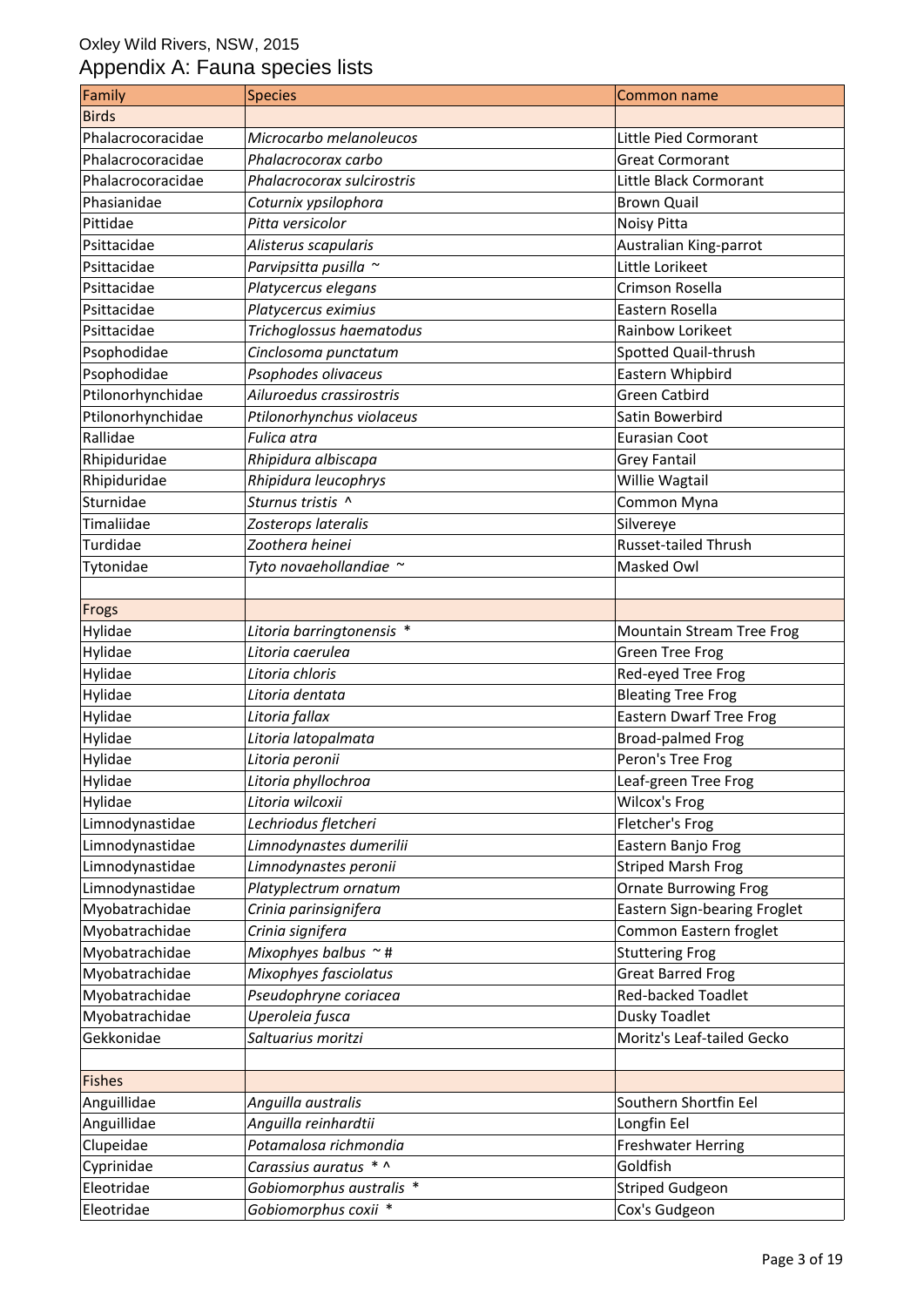| Family          | <b>Species</b>                     | Common name                |
|-----------------|------------------------------------|----------------------------|
| <b>Fishes</b>   |                                    |                            |
| Eleotridae      | Hypseleotris compressa *           | <b>Empire Gudgeon</b>      |
| Eleotridae      | Hypseleotris galii *               | <b>Firetail Gudgeon</b>    |
| Eleotridae      | Hypseleotris klunzingeri *         | Western Carp Gudgeon       |
| Eleotridae      | Philypnodon macrostomus *          | Dwarf Flathead Gudgeon     |
| Galaxiidae      | Galaxias olidus *                  | <b>Mountain Galaxias</b>   |
| Melanotaeniidae | Melanotaenia duboulayi *           | Crimsonspotted Rainbowfish |
| Percichthyidae  | Macquaria novemaculeata            | <b>Australian Bass</b>     |
| Plotosidae      | Tandanus tandanus *                | <b>Freshwater Catfish</b>  |
| Poeciliidae     | Gambusia holbrooki * ^             | Eastern Gambusia           |
| Retropinnidae   | Retropinna semoni *                | Australian Smelt           |
| Ants            |                                    |                            |
| Formicidae      | Acropyga pallida *                 |                            |
| Formicidae      | Adlerzia froggatti *               |                            |
| Formicidae      | Amblyopone sp. BB_OWR_FOR_001 *    |                            |
| Formicidae      | Anonychomyrma sp. BB OWR FOR 005 * |                            |
| Formicidae      | Anonychomyrma sp. BB_OWR_FOR_006 * |                            |
| Formicidae      | Anonychomyrma sp. BB_OWR_FOR_007 * |                            |
| Formicidae      | Aphaenogaster longiceps            |                            |
| Formicidae      | Arnoldius sp. BB_OWR_FOR_008 *     |                            |
| Formicidae      | Brachyponera sp. BB_OWR_FOR 143 *  |                            |
| Formicidae      | Calomyrmex sp. BB_OWR_FOR_037 *    |                            |
| Formicidae      | Camponotus aeneopilosus *          |                            |
| Formicidae      | Camponotus consobrinus             |                            |
| Formicidae      | Camponotus elegans *               |                            |
| Formicidae      | Camponotus gasseri *               |                            |
| Formicidae      | Camponotus humilior *              |                            |
| Formicidae      | Camponotus sp. BB OWR FOR 039 *    |                            |
| Formicidae      | Camponotus sp. BB_OWR_FOR_040 *    |                            |
| Formicidae      | Camponotus sp. BB_OWR_FOR_043 *    |                            |
| Formicidae      | Camponotus sp. BB OWR FOR 045 *    |                            |
| Formicidae      | Camponotus sp. BB_OWR_FOR_046 *    |                            |
| Formicidae      | Camponotus sp. BB_OWR_FOR_048 *    |                            |
| Formicidae      | Camponotus sp. BB_OWR_FOR_049 *    |                            |
| Formicidae      | Camponotus sp. BB_OWR_FOR_050 *    |                            |
| Formicidae      | Camponotus sp. BB OWR FOR 051 *    |                            |
| Formicidae      | Camponotus sp. BB_OWR_FOR_052 *    |                            |
| Formicidae      | Cardiocondyla sp. BB_OWR_FOR_097 * |                            |
| Formicidae      | Colobostruma alinodis *            |                            |
| Formicidae      | Colobostruma lacuna *              |                            |
| Formicidae      | Colobostruma unicorna *            |                            |
| Formicidae      | Crematogaster sp. BB_OWR_FOR_101 * |                            |
| Formicidae      | Crematogaster sp. BB_OWR_FOR_102 * |                            |
| Formicidae      | Crematogaster sp. BB_OWR_FOR_103 * |                            |
| Formicidae      | Crematogaster sp. BB_OWR_FOR_104 * |                            |
| Formicidae      | Discothyrea sp. BB_OWR_FOR_137 *   |                            |
| Formicidae      | Doleromyrma sp. BB_OWR_FOR_009 *   |                            |
| Formicidae      | Dolichoderus sp. BB_OWR_FOR_010 *  |                            |
| Formicidae      | Epopostruma alata *                |                            |
| Formicidae      | Heteroponera sp. BB_OWR_FOR_088 *  |                            |
| Formicidae      | Hypoponera sp. BB_OWR_FOR_138 *    |                            |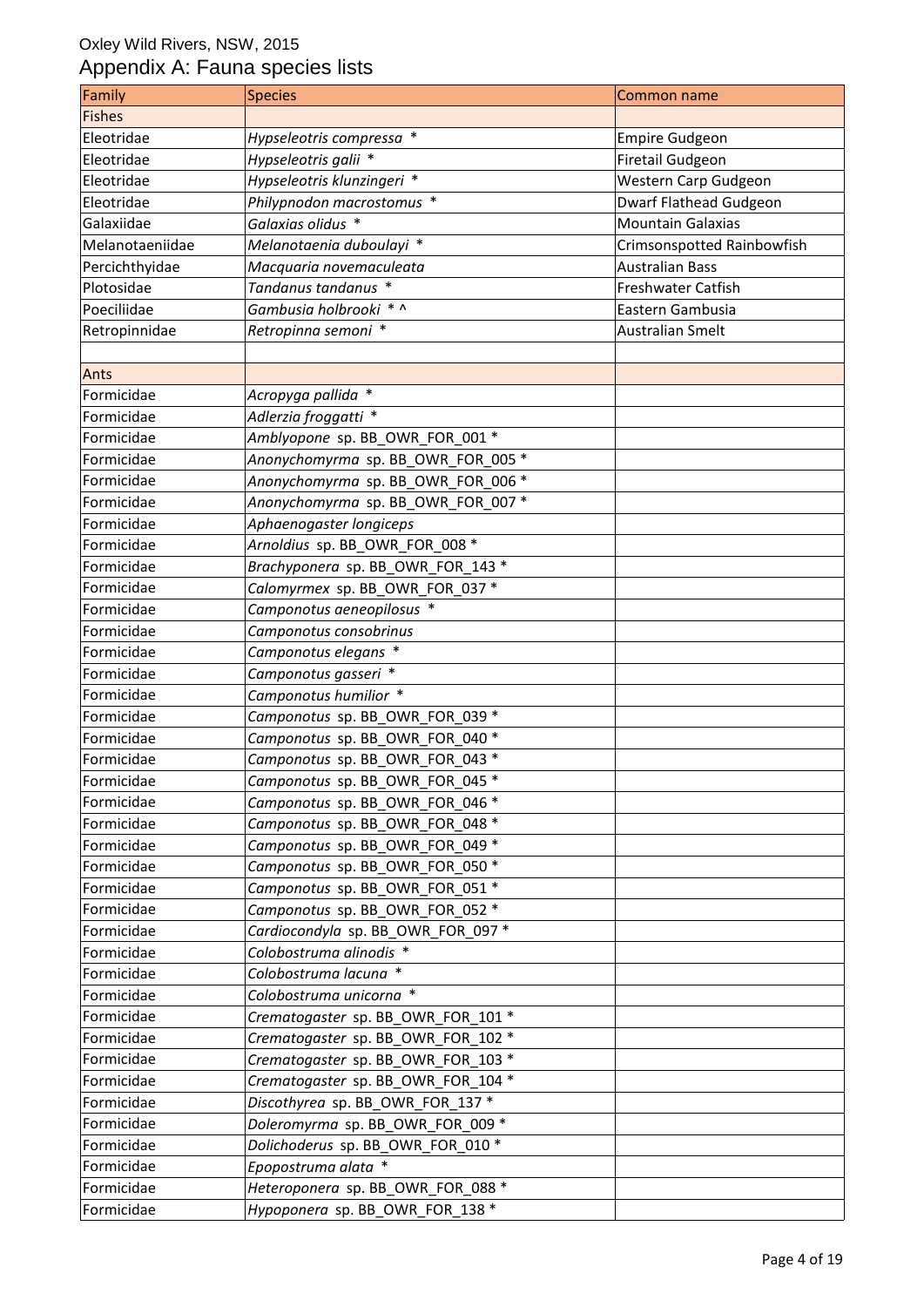| Family     | <b>Species</b>                        | <b>Common name</b> |
|------------|---------------------------------------|--------------------|
| Ants       |                                       |                    |
| Formicidae | Hypoponera sp. BB_OWR_FOR_139 *       |                    |
| Formicidae | Iridomyrmex bicknelli *               |                    |
| Formicidae | Iridomyrmex mayri *                   |                    |
| Formicidae | Iridomyrmex purpureus *               |                    |
| Formicidae | Iridomyrmex sp. BB_OWR_FOR_013 *      |                    |
| Formicidae | Iridomyrmex sp. BB_OWR_FOR_014 *      |                    |
| Formicidae | Iridomyrmex sp. BB_OWR_FOR_017 *      |                    |
| Formicidae | Iridomyrmex sp. BB_OWR_FOR_019 *      |                    |
| Formicidae | Iridomyrmex splendens *               |                    |
| Formicidae | Iroponera odax *                      |                    |
| Formicidae | Leptogenys sp. BB_OWR_FOR_141 *       |                    |
| Formicidae | Leptomyrmex cnemidatus *              |                    |
| Formicidae | Leptomyrmex nigriventris *            |                    |
| Formicidae | Leptomyrmex tibialis *                |                    |
| Formicidae | Lioponera larvata *                   |                    |
| Formicidae | Lioponera turneri *                   |                    |
| Formicidae | Mayriella spinosior *                 |                    |
| Formicidae | Melophorus sp. BB OWR FOR 053 *       |                    |
| Formicidae | Melophorus sp. BB_OWR_FOR_054 *       |                    |
| Formicidae | Melophorus sp. BB OWR FOR 055 *       |                    |
| Formicidae | Meranoplus sp. BB_OWR_FOR_107 *       |                    |
| Formicidae | Meranoplus sp. BB_OWR_FOR_108 *       |                    |
| Formicidae | Meranoplus sp. BB_OWR_FOR_109 *       |                    |
| Formicidae | Mesoponera australis *                |                    |
| Formicidae | Monomorium fieldi                     |                    |
| Formicidae | Monomorium leae                       |                    |
| Formicidae | Monomorium rubriceps                  |                    |
| Formicidae | Monomorium sordidum                   |                    |
| Formicidae | Monomorium sp. BB_OWR_FOR_115 *       |                    |
| Formicidae | Monomorium sp. BB_OWR_FOR_116 *       |                    |
| Formicidae | Monomorium sp. BB OWR FOR 118 *       |                    |
| Formicidae | Monomorium sydneyense                 |                    |
| Formicidae | Monomorium tambourinense *            |                    |
| Formicidae | Myrmecia brevinoda *                  |                    |
| Formicidae | Myrmecia gulosa *                     |                    |
| Formicidae | Myrmecia nigrocincta *                |                    |
| Formicidae | Myrmecia sp. BB_OWR_FOR_093 *         |                    |
| Formicidae | Myrmecia sp. BB OWR FOR 094 *         |                    |
| Formicidae | Myrmecia tarsata                      |                    |
| Formicidae | Myrmecina inaequala *                 |                    |
| Formicidae | Notoncus capitatus *                  |                    |
| Formicidae | Notoncus ectatommoides *              |                    |
| Formicidae | Notoncus gilberti *                   |                    |
| Formicidae | Notostigma foreli *                   |                    |
| Formicidae | Nylanderia sp. BB_OWR_FOR_060 *       |                    |
| Formicidae | Nylanderia sp. BB OWR FOR 061 *       |                    |
| Formicidae | Ochetellus sp. BB_OWR_FOR_023 *       |                    |
| Formicidae | Ochetellus sp. BB_OWR_FOR_024 *       |                    |
| Formicidae | Opisthopsis pictus palliatus *        |                    |
| Formicidae | Papyrius sp. BB_OWR_FOR_025 *         |                    |
| Formicidae | Paraparatrechina sp. BB_OWR_FOR_063 * |                    |
|            |                                       |                    |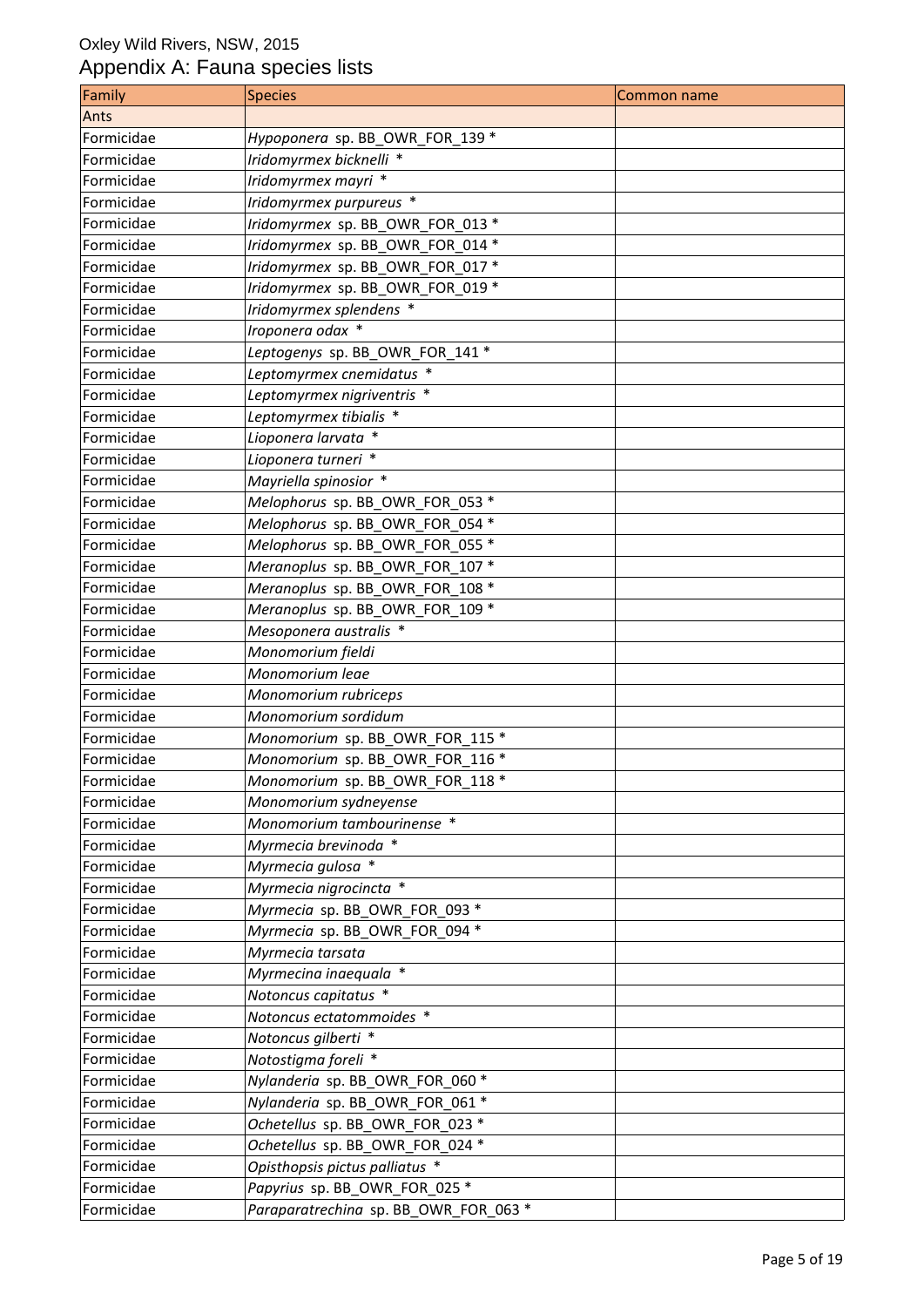| Family     | <b>Species</b>                        | <b>Common name</b> |
|------------|---------------------------------------|--------------------|
| Ants       |                                       |                    |
| Formicidae | Paraparatrechina sp. BB_OWR_FOR_064 * |                    |
| Formicidae | Pheidole sp. BB_OWR_FOR_121 *         |                    |
| Formicidae | Pheidole sp. BB OWR FOR 122 *         |                    |
| Formicidae | Pheidole sp. BB_OWR_FOR_123 *         |                    |
| Formicidae | Pheidole sp. BB_OWR_FOR_124 *         |                    |
| Formicidae | Pheidole sp. BB_OWR_FOR_125 *         |                    |
| Formicidae | Pheidole sp. BB OWR FOR 126 *         |                    |
| Formicidae | Pheidole sp. BB OWR FOR 127 *         |                    |
| Formicidae | Pheidole sp. BB_OWR_FOR_128 *         |                    |
| Formicidae | Pheidole sp. BB_OWR_FOR_129 *         |                    |
| Formicidae | Platythyrea sp. BB_OWR_FOR_144 *      |                    |
| Formicidae | Podomyrma sp. BB_OWR_FOR_130 *        |                    |
| Formicidae | Podomyrma sp. BB_OWR_FOR_131 *        |                    |
| Formicidae | Polyrhachis ammon *                   |                    |
| Formicidae | Polyrhachis aurea *                   |                    |
| Formicidae | Polyrhachis hookeri *                 |                    |
| Formicidae | Polyrhachis phryne *                  |                    |
| Formicidae | Polyrhachis semiaurata *              |                    |
| Formicidae | Polyrhachis sidnica *                 |                    |
| Formicidae | Polyrhachis sp. BB_OWR_FOR_065 *      |                    |
| Formicidae | Polyrhachis sp. BB_OWR_FOR_066 *      |                    |
| Formicidae | Polyrhachis sp. BB_OWR_FOR_071 *      |                    |
| Formicidae | Polyrhachis sp. BB_OWR_FOR_072 *      |                    |
| Formicidae | Polyrhachis sp. BB_OWR_FOR_073 *      |                    |
| Formicidae | Ponera sp. BB_OWR_FOR_145 *           |                    |
| Formicidae | Prolasius sp. BB_OWR_FOR_076 *        |                    |
| Formicidae | Prolasius sp. BB_OWR_FOR_077 *        |                    |
| Formicidae | Prolasius sp. BB_OWR_FOR_078 *        |                    |
| Formicidae | Pseudoneoponera sp. BB_OWR_FOR_146 *  |                    |
| Formicidae | Rhytidoponera metallica *             |                    |
| Formicidae | Rhytidoponera sp. BB_OWR_FOR_030 *    |                    |
| Formicidae | Rhytidoponera sp. BB_OWR_FOR_032 *    |                    |
| Formicidae | Rhytidoponera sp. BB OWR FOR 034 *    |                    |
| Formicidae | Rhytidoponera sp. BB_OWR_FOR_035 *    |                    |
| Formicidae | Rhytidoponera victoriae               |                    |
| Formicidae | Solenopsis sp. BB_OWR_FOR_132 *       |                    |
| Formicidae | Solenopsis sp. BB_OWR_FOR_133 *       |                    |
| Formicidae | Sphinctomyrmex sp. BB_OWR_FOR_004 *   |                    |
| Formicidae | Stigmacros sp. BB OWR FOR 079 *       |                    |
| Formicidae | Stigmacros sp. BB_OWR_FOR_080 *       |                    |
| Formicidae | Stigmacros sp. BB_OWR_FOR_081 *       |                    |
| Formicidae | Stigmacros sp. BB_OWR_FOR_082 *       |                    |
| Formicidae | Stigmacros sp. BB_OWR_FOR_083 *       |                    |
| Formicidae | Stigmacros sp. BB_OWR_FOR_084 *       |                    |
| Formicidae | Stigmacros sp. BB_OWR_FOR_085 *       |                    |
| Formicidae | Stigmacros sp. BB_OWR_FOR_086 *       |                    |
| Formicidae | Stigmacros sp. BB_OWR_FOR_087 *       |                    |
| Formicidae | Strumigenys perplexa *                |                    |
| Formicidae | Tapinoma sp. BB_OWR_FOR_026 *         |                    |
| Formicidae | Tapinoma sp. BB_OWR_FOR_027 *         |                    |
| Formicidae | Tapinoma sp. BB_OWR_FOR_028 *         |                    |
|            |                                       |                    |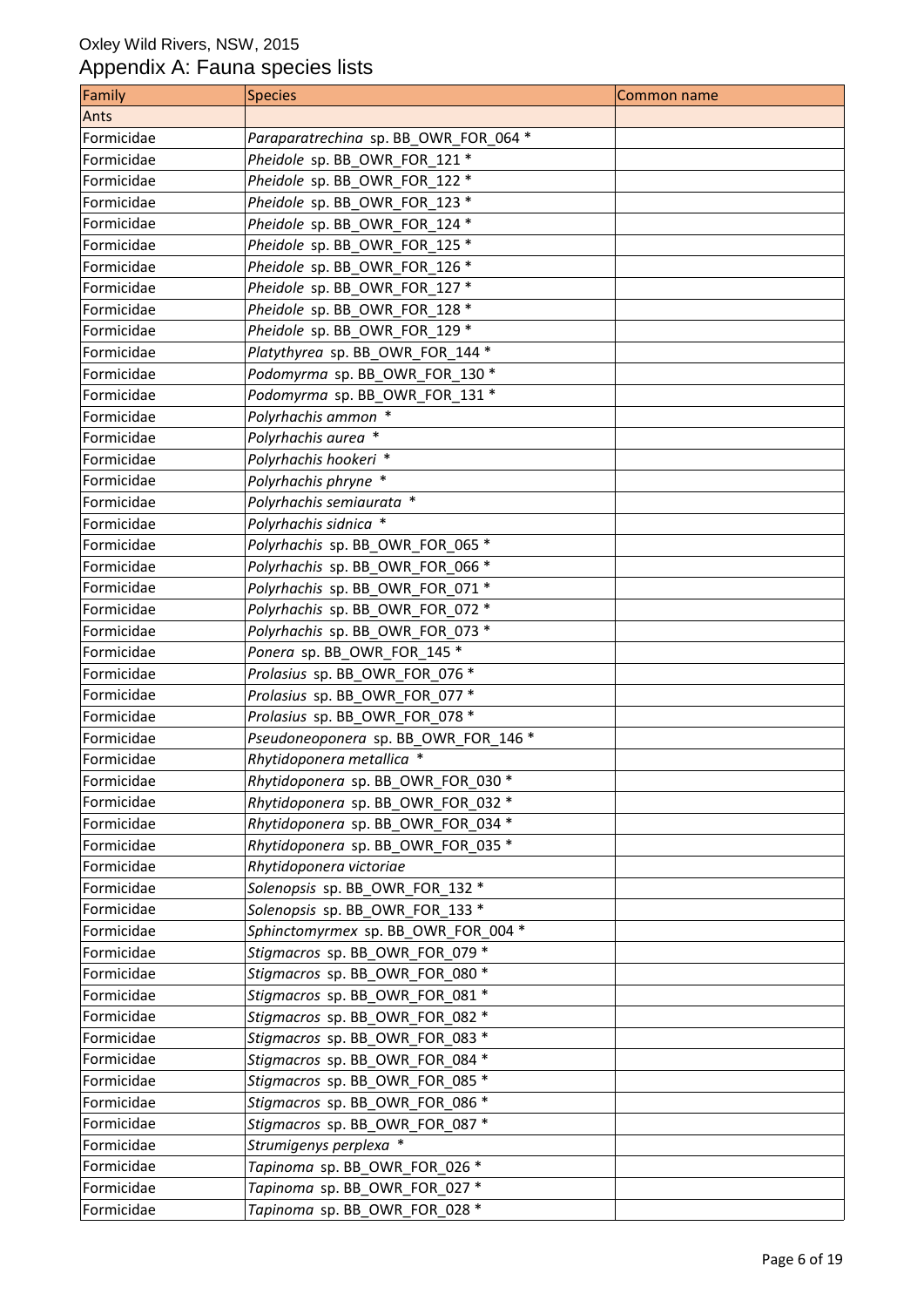| Family             | <b>Species</b>                    | Common name                  |
|--------------------|-----------------------------------|------------------------------|
| Ants               |                                   |                              |
| Formicidae         | Technomyrmex sp. BB_OWR_FOR_029 * |                              |
| Formicidae         | Tetramorium confusum              |                              |
| Formicidae         | Tetramorium impressum *           |                              |
| Formicidae         | Tetraponera sp. BB_OWR_FOR_147 *  |                              |
|                    |                                   |                              |
| <b>Bees</b>        |                                   |                              |
| Colletidae         | Euryglossa ephippiata             |                              |
| Colletidae         | Hylaeus euxanthus                 |                              |
|                    |                                   |                              |
| <b>Butterflies</b> |                                   |                              |
| Hesperiidae        | Ocybadistes hypomeloma *          | White Margined Dart          |
| Hesperiidae        | Toxidia doubledayi *              | Lilac Grass-Skipper          |
| Hesperiidae        | Toxidia parvula *                 | <b>Banded Grass-Skipper</b>  |
| Hesperiidae        | Toxidia peron *                   | Dingy Grass-Skipper          |
| Hesperiidae        | Trapezites eliena *               | Orange Ochre                 |
| Lycaenidae         | Candalides absimilis *            | <b>Common Pencil-Blue</b>    |
| Lycaenidae         | Candalides xanthospilos *         | Yellow-spotted Blue          |
| Lycaenidae         | Everes lacturnus *                | Orange-Tipped Pea-Blue       |
| Lycaenidae         | Lampides boeticus *               | Long-tailed Pea-Blue         |
| Lycaenidae         | Lucia limbaria *                  | <b>Chequered Copper</b>      |
| Lycaenidae         | Prosotas felderi *                | Short-tailed Line-Blue       |
| Lycaenidae         | Zizina otis labradus *            | <b>Common Grass Blue</b>     |
| Nymphalidae        | Acraea andromacha *               | Glasswing                    |
| Nymphalidae        | Charaxes sempronius *             | <b>Tailed Emperor</b>        |
| Nymphalidae        | Danaus chrysippus *               | Lesser Wanderer              |
| Nymphalidae        | Danaus plexippus * ^              | Monarch                      |
| Nymphalidae        | Euploea corinna *                 | Common Crow                  |
| Nymphalidae        | Geitoneura acantha *              | <b>Ringed Xenica</b>         |
| Nymphalidae        | Heteronympha merope *             | Common Brown                 |
|                    |                                   |                              |
| Nymphalidae        | Heteronympha mirifica *           | Wonder Brown                 |
| Nymphalidae        | Hypocysta adiante *               | Orange Ringlet               |
| Nymphalidae        | Hypocysta metirius *              | <b>Brown Ringlet</b>         |
| Nymphalidae        | Junonia villida *                 | <b>Meadow Argus</b>          |
| Nymphalidae        | Vanessa itea *                    | Australian Admiral           |
| Nymphalidae        | Vanessa kershawi *                | Australian Painted Lady      |
| Papilionidae       | Cressida cressida *               | <b>Clearwing Swallowtail</b> |
| Papilionidae       | Graphium macleayanum *            | Macleay's Swallowtail        |
| Papilionidae       | Papilio aegeus * ^                | <b>Orchard Swallowtail</b>   |
| Pieridae           | Belenois java *                   | Caper White                  |
| Pieridae           | Eurema hecabe *                   | Large Grass-Yellow           |
| Pieridae           | Eurema smilax *                   | Small Grass-Yellow           |
| Pieridae           | Pieris rapae * ^                  | Cabbage White                |
|                    |                                   |                              |
| Moths              |                                   |                              |
| Anthelidae         | Anthela acuta *                   |                              |
| Anthelidae         | Anthela sp_nr_varia *             |                              |
| Anthelidae         | Nataxa flavescens *               |                              |
| Cossidae           | Culama sp_OWRBB_1 *               |                              |
| Cossidae           | Endoxyla encalypti *              |                              |
| Cossidae           | Endoxyla sp_OWRBB_1 *             |                              |
| Crambidae          | Hygraula nitens *                 |                              |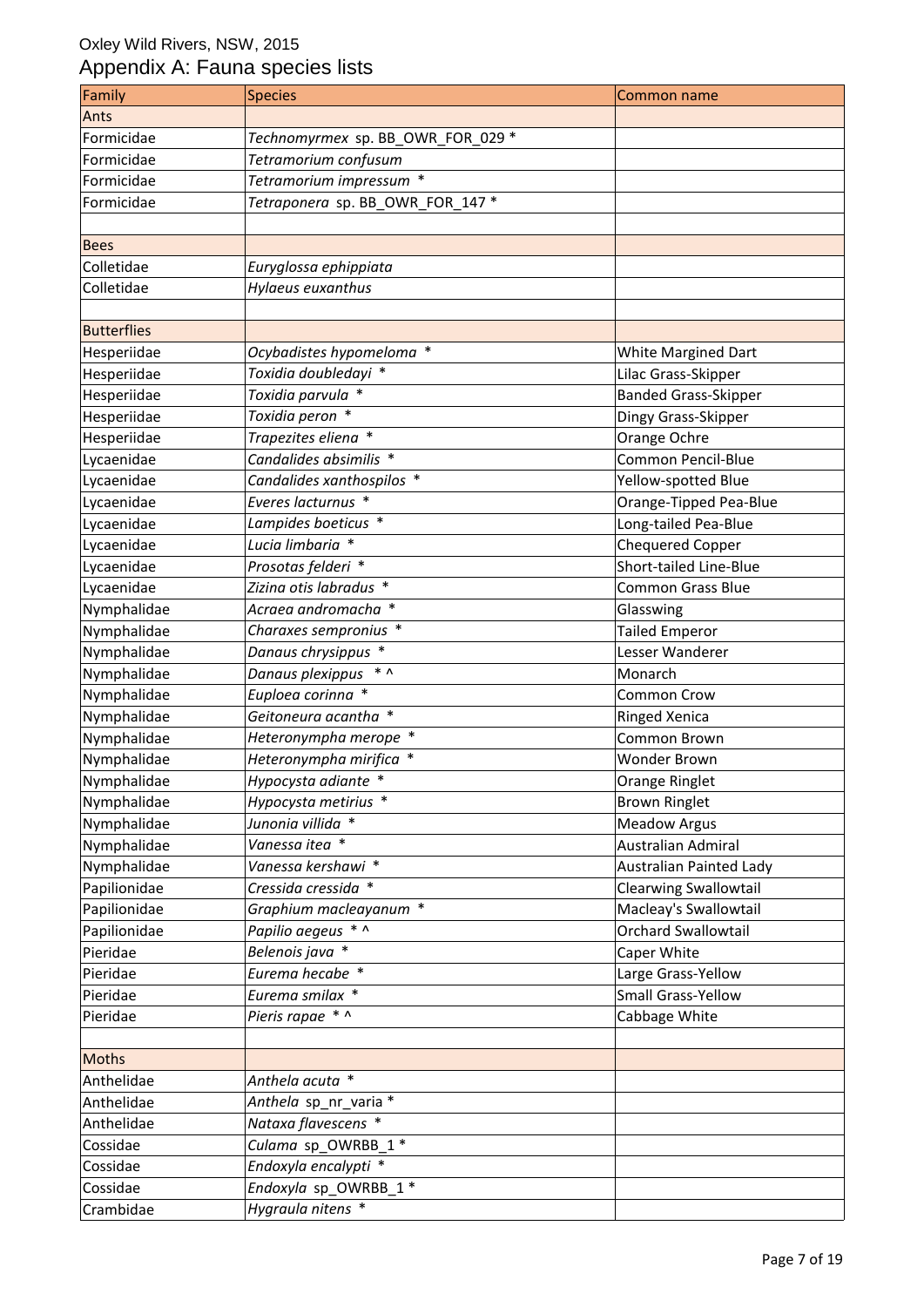| Family        | <b>Species</b>                | <b>Common name</b> |
|---------------|-------------------------------|--------------------|
| <b>Moths</b>  |                               |                    |
| Crambidae     | Margarosticha sp OWRBB 1 *    |                    |
| Erebidae      | Aloa marginata *              |                    |
| Erebidae      | Amata sp_OWRBB_1 *            |                    |
| Erebidae      | Amata sp OWRBB 2 *            |                    |
| Erebidae      | Amata sp_OWRBB_3 *            |                    |
| Erebidae      | Buzara frontinus *            |                    |
| Erebidae      | Buzara latizona *             |                    |
| Erebidae      | Calamidia hirta *             |                    |
| Erebidae      | Euproctis baliolalis *        |                    |
| Erebidae      | Euproctis limbalis *          |                    |
| Erebidae      | Euproctis sp_OWRBB 1 *        |                    |
| Erebidae      | Grammodes justa *             |                    |
| Erebidae      | Hectobrocha pentacyma *       |                    |
| Erebidae      | Nodaria cornicalis *          |                    |
| Erebidae      | Nyctemera amicus <sup>*</sup> |                    |
| Erebidae      | Ophiusa disjungens *          |                    |
| Erebidae      | Pandesma submurina *          |                    |
| Erebidae      | Pantydia capistrata *         |                    |
| Erebidae      | Pantydia sparsa *             |                    |
| Erebidae      | Praxis aterrima *             |                    |
| Erebidae      | Rhapsa suscitatalis *         |                    |
| Erebidae      | Scoliacma bicolora *          |                    |
| Erebidae      | Speiredonia spectans *        |                    |
| Erebidae      | Thallarcha albicollis *       |                    |
| Erebidae      | Trigonodes hyppasia *         |                    |
| Erebidae      | Utetheisa pulchelloides *     |                    |
| Geometridae   | Antictenia punctunculus *     |                    |
| Geometridae   | Bracca matutinata *           |                    |
| Geometridae   | Capusa stenophara *           |                    |
| Geometridae   | Chrysolarentia sp_OWRBB_1 *   |                    |
| Geometridae   | Cleora displicata *           |                    |
| Geometridae   | Crypsiphona ocultaria *       |                    |
| Geometridae   | Fisera bradymorpha *          |                    |
| Geometridae   | Hypobapta percomptaria *      |                    |
| Geometridae   | Isturgia penthearia *         |                    |
| Geometridae   | Oenochroma vetustaria *       |                    |
| Geometridae   | Phelotis cognata *            |                    |
| Lacturidae    | Eustixis sp_OWRBB_1 *         |                    |
| Lacturidae    | Lactura calliphylla *         |                    |
| Lasiocampidae | Genduara subnotata *          |                    |
| Lasiocampidae | Pararguda australasiae *      |                    |
| Lasiocampidae | Pararguda crenulata *         |                    |
| Lasiocampidae | Pernattia pusilla *           |                    |
| Lasiocampidae | Porela vitulina *             |                    |
| Noctuidae     | Acontia nivipicta *           |                    |
| Noctuidae     | Adisura marginalis * ^        |                    |
| Noctuidae     | Aedia leucomelas * ^          |                    |
| Noctuidae     | Agamana sarmentosa *          |                    |
| Noctuidae     | Agrotis infusa * ^            | <b>Bogong Moth</b> |
| Noctuidae     | Agrotis munda * ^             |                    |
| Noctuidae     | Armactica columbina *         |                    |
|               |                               |                    |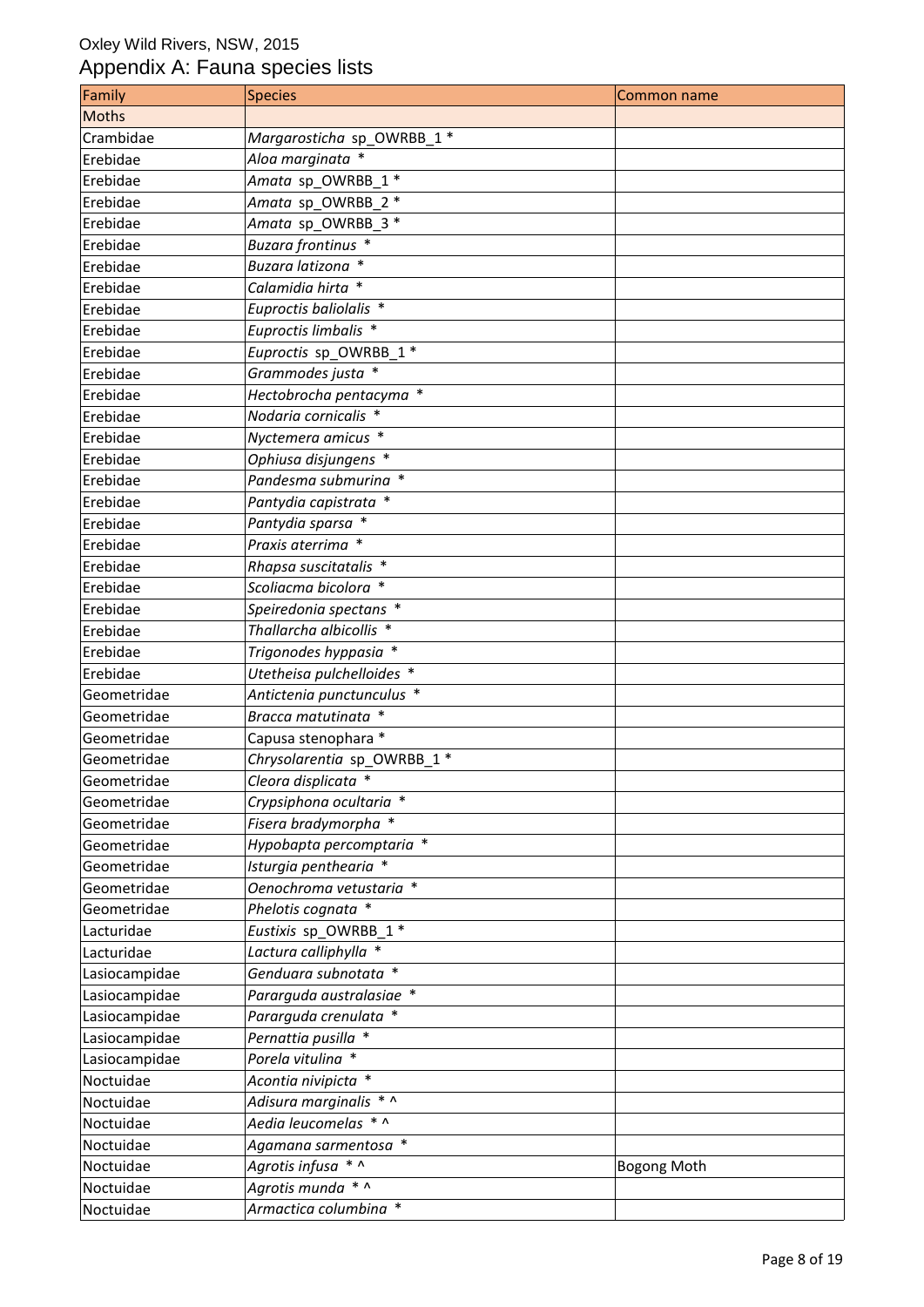| Family       | <b>Species</b>                   | Common name        |
|--------------|----------------------------------|--------------------|
| Moths        |                                  |                    |
| Noctuidae    | Athetis tenuis *                 |                    |
| Noctuidae    | Australothis rubrescens *        |                    |
| Noctuidae    | Calyptra minuticornis *          |                    |
| Noctuidae    | Chrysodeixis argentifera * ^     |                    |
| Noctuidae    | Chrysodeixis subsidens * ^       |                    |
| Noctuidae    | Cosmodes elegans *               |                    |
| Noctuidae    | Dasygaster padockina * ^         |                    |
| Noctuidae    | Diatenes gerula *                |                    |
| Noctuidae    | Digama marmorea *                |                    |
| Noctuidae    | Donuca orbigera *                |                    |
| Noctuidae    | Dysgonia constricta *            |                    |
| Noctuidae    | Ectopatria sp_OWRBB_1 *          |                    |
| Noctuidae    | Helicoverpa assulta *            |                    |
| Noctuidae    | Helicoverpa punctigera * ^       |                    |
| Noctuidae    | Heliocheilus cramboides *        |                    |
| Noctuidae    | Leucania sp OWRBB 1*             |                    |
| Noctuidae    | Leucania stenographa * ^         | Sugarcane Armyworm |
| Noctuidae    | Leucania uda *                   |                    |
| Noctuidae    | Mythimna convecta * ^            | Common Armyworm    |
| Noctuidae    | Neumichtis nigerrima * ^         |                    |
| Noctuidae    | Pachythrix mniochlora *          |                    |
| Noctuidae    | Proteuxoa flexirena *            |                    |
| Noctuidae    | Proteuxoa sp_OWRBB_1 *           |                    |
| Noctuidae    | Proteuxoa sp_OWRBB_2 *           |                    |
| Noctuidae    | Proteuxoa sp_OWRBB_3 *           |                    |
| Noctuidae    | Proteuxoa tibiata *              |                    |
| Noctuidae    | Thysanoplusia orichalcea *       |                    |
| Noctuidae    | Tiracola plagiata * ^            |                    |
| Noctuidae    | Xanthodes transversa *           |                    |
| Notodontidae | Destolmia lineata *              |                    |
| Notodontidae | Epicoma melanosticta *           |                    |
| Notodontidae | Neola semiaurata *               |                    |
| Notodontidae | Ochrogaster lunifer *            |                    |
| Notodontidae | Sorama bicolor *                 |                    |
| Oecophoridae | Catoryctis eugramma *            |                    |
| Oecophoridae | Catoryctis sp_OWRBB_1 *          |                    |
| Oecophoridae | Cryptophasa irrorata *           |                    |
| Oecophoridae | Cryptophasa rubescens *          |                    |
| Oecophoridae | Cryptophasa sp nr sceliphrodes * |                    |
| Oecophoridae | Garrha leucerythra *             |                    |
| Oecophoridae | Maroga melanostigma *            |                    |
| Oecophoridae | Wingia aurata *                  |                    |
| Oecophoridae | Wingia lambertella *             |                    |
| Sphingidae   | Acomeryx miskini *               |                    |
| Sphingidae   | Agrius convolvuli *              |                    |
| Sphingidae   | Hippotion scrofa *               |                    |
| Sphingidae   | Psilogramma maxmouldsi *         |                    |
| Sphingidae   | Theretra latreillii *            |                    |
| Sphingidae   | Theretra oldenlandiae *          |                    |
|              |                                  |                    |
|              |                                  |                    |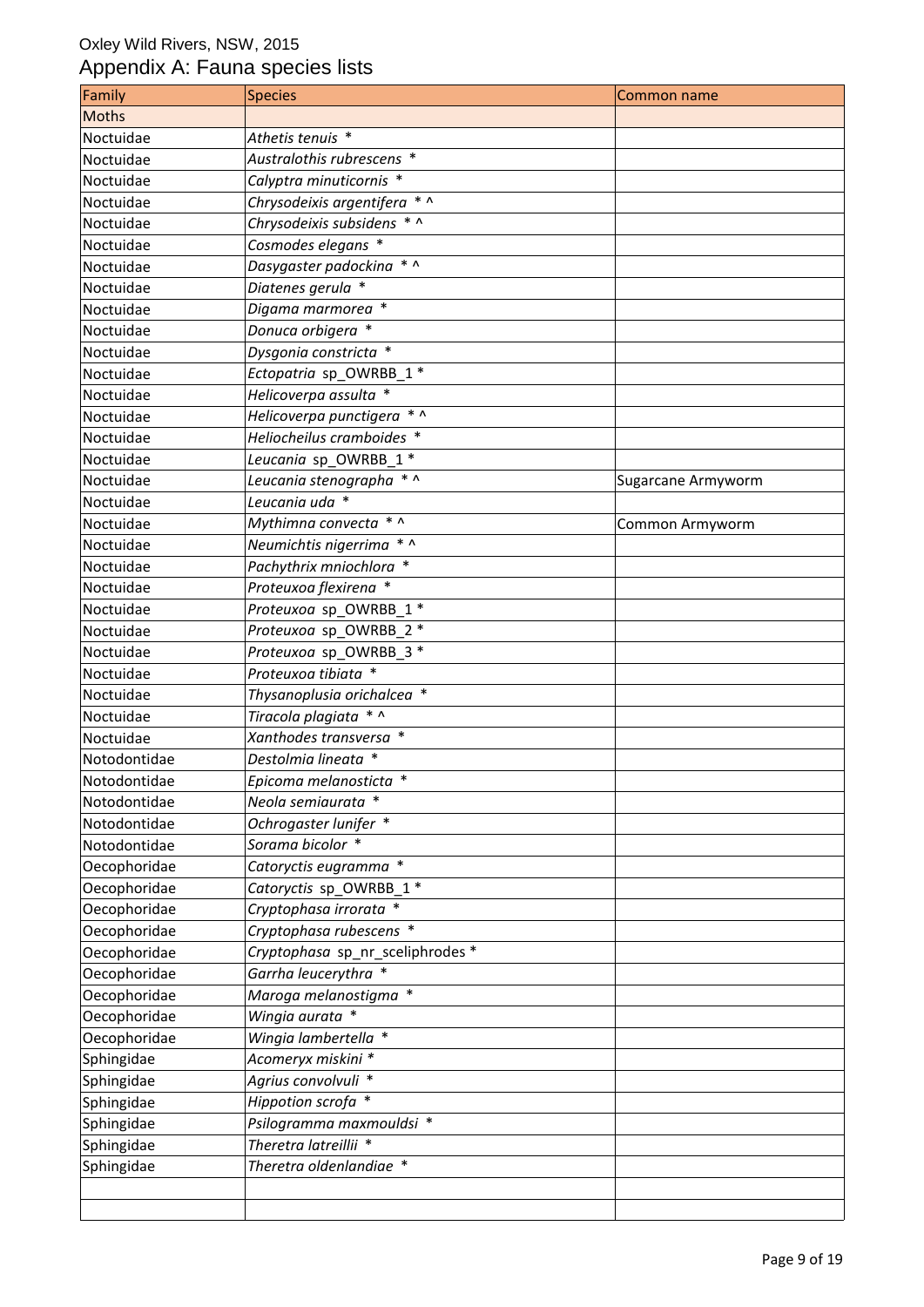| Family         | <b>Species</b>                                | Common name        |
|----------------|-----------------------------------------------|--------------------|
| <b>Flies</b>   |                                               |                    |
| Drosophilidae  | Drosophila immigrans                          |                    |
| Drosophilidae  | Drosophila pseudotakahashii                   |                    |
| Drosophilidae  | Drosophila serrata                            |                    |
| Drosophilidae  | Drosophila setifemur                          |                    |
| Drosophilidae  | Drosophila simulans                           |                    |
| Drosophilidae  | Leucophenga scutellata                        |                    |
| Drosophilidae  | Scaptodrosophila cancellata                   |                    |
| Drosophilidae  | Scaptodrosophila claytoni                     |                    |
| Drosophilidae  | Scaptodrosophila fumida                       |                    |
| Drosophilidae  | Scaptodrosophila lativittata                  |                    |
| Drosophilidae  | Scaptodrosophila novamaculosa                 |                    |
| Drosophilidae  | Scaptodrosophila sydneyensis                  |                    |
| Drosophilidae  | Scaptomyza australis                          |                    |
|                |                                               |                    |
| Other insects  |                                               |                    |
| Acrididae      | Coryphistes ruricola                          |                    |
| Myrmeleontidae | Glenoleon sp.                                 |                    |
| Nymphidae      | Nymphes myrmeleonoides                        |                    |
|                |                                               |                    |
| True bugs      |                                               |                    |
| Alydidae       | Mutusca brevicornis *                         |                    |
| Anthocoridae   | Gn_Anthocoridae_001 sp_BBOWR15_Msp.075 *      |                    |
| Coreidae       | Gn_Colpurini_001 sp_BBOWR15_Msp.085 *         |                    |
| Cydnidae       | Gn_Cydnidae_001 sp_BBOWR15_Msp.008 *          |                    |
| Cymidae        | Gn_Cymidae_001 sp_BBOWR15_Msp.057 *           |                    |
| Geocoridae     | Germalus australis *                          |                    |
| Geocoridae     | Germalus victoriae *                          |                    |
| Gerridae       | Aquarius sp_BBOWR15_Msp.009 *                 |                    |
| Hydrometridae  | Hydrometra sp_BBOWR15_Msp.012 *               |                    |
| Hyocephalidae  | Maevius sp_BBOWR15_Msp.079 *                  |                    |
| Lygaeidae      | Arocatus sp_BBOWR15_Msp.080 *                 |                    |
| Lygaeidae      | Crompus opacus *                              |                    |
| Lygaeidae      | Eurynysius sp_BBOWR15_Msp.025 *               |                    |
| Lygaeidae      | Gn_Lygaeinae_001 sp_BBOWR15_Msp.029 *         |                    |
| Lygaeidae      | Nysius caledoniae * ^                         | Caledonia Seed Bug |
| Lygaeidae      | Nysius sp_BBOWR15_Msp.081 * ^                 |                    |
| Lygaeidae      | Nysius vinitor * ^                            | Rutherglen Bug     |
| Lygaeidae      | Spilostethus pacificus *                      |                    |
| Miridae        | Campylomma sp_BBOWR15_Msp.063 *               |                    |
| Miridae        | Coridromius sp BBOWR15 Msp.039 *              |                    |
| Miridae        | Diomocoris sp_BBOWR15_Msp.047 *               |                    |
| Miridae        | Gn_Cremnorrhinini_001 sp_BBOWR15_Msp.061 *    |                    |
| Miridae        | Gn_Dicyphini_001 sp_BBOWR15_Msp.051 *         |                    |
| Miridae        | Gn_Leucophoropterini_001 sp_BBOWR15_Msp.053 * |                    |
| Miridae        | Gn_Mirini_001 sp_BBOWR15_Msp.044 *            |                    |
| Miridae        | Gn_Orthotylinae_001 sp_BBOWR15_Msp.043 *      |                    |
| Miridae        | Gn_Orthotylinae_002 sp_BBOWR15_Msp.046 *      |                    |
| Miridae        | Gn_Orthotylinae_003 sp_BBOWR15_Msp.049 *      |                    |
| Miridae        | Gn_Orthotylinae_004 sp_BBOWR15_Msp.050 *      |                    |
| Miridae        | Gn_Orthotylinae_005 sp_BBOWR15_Msp.069 *      |                    |
| Miridae        | Gn_Orthotylinae_006 sp_BBOWR15_Msp.083 *      |                    |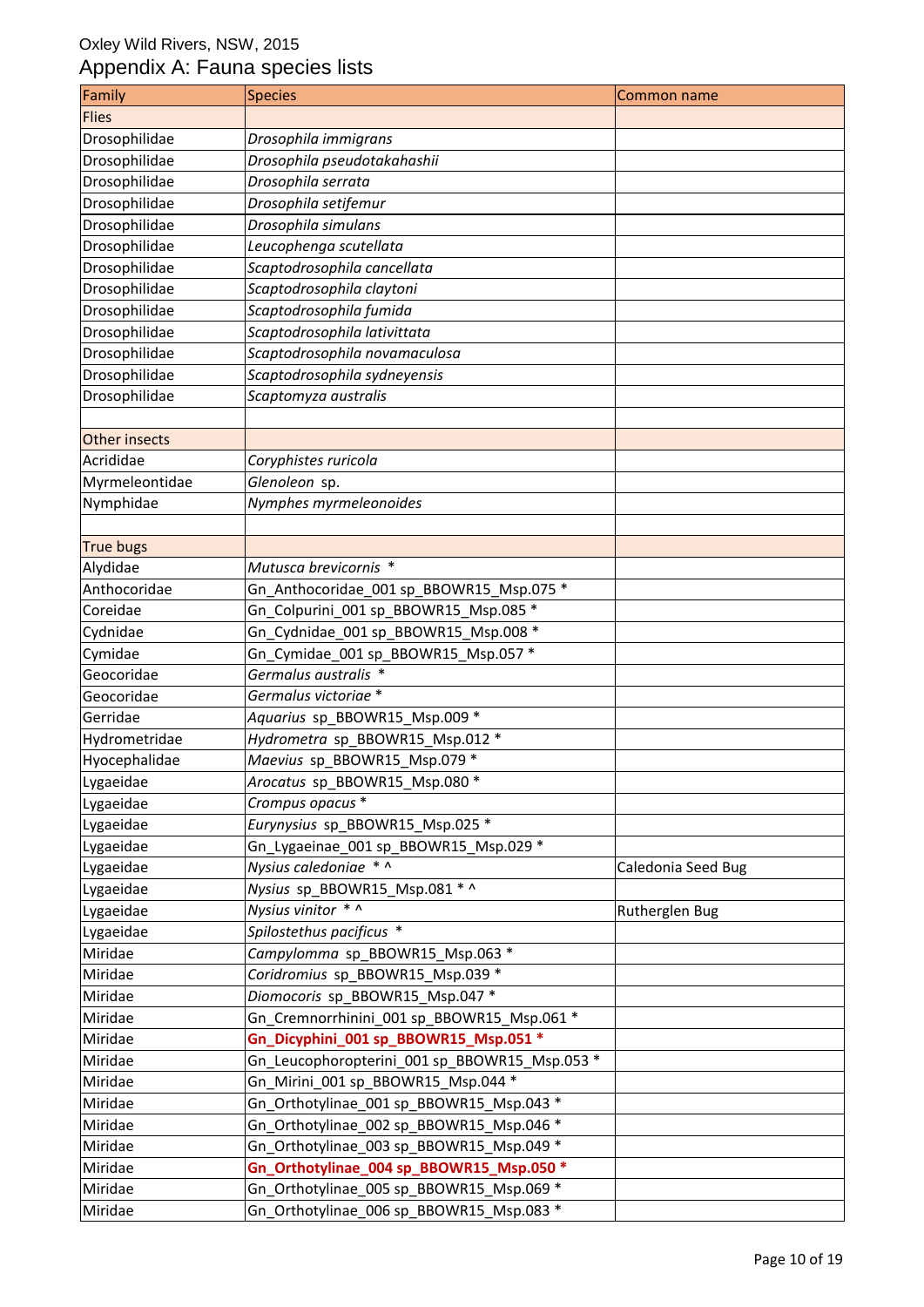| Family           | Species                                      | Common name            |
|------------------|----------------------------------------------|------------------------|
| True bugs        |                                              |                        |
| Miridae          | Gn_Orthotylini_001 sp_BBOWR15_Msp.054 *      |                        |
| Miridae          | Gn_Phylini_001 sp_BBOWR15_Msp.035 *          |                        |
| Miridae          | Gn_Phylini_002 sp_BBOWR15_Msp.038 *          |                        |
| Miridae          | Gn Phylini 003 sp BBOWR15 Msp.040 *          |                        |
| Miridae          | Gn_Phylini_004 sp_BBOWR15_Msp.060 *          |                        |
| Miridae          | Gn_Phylini_005 sp_BBOWR15_Msp.062 *          |                        |
| Miridae          | Gn_Phylini_006 sp_BBOWR15_Msp.064 *          |                        |
| Miridae          | Gn_Phylini_007 sp_BBOWR15_Msp.065 *          |                        |
| Miridae          | Gn_Phylini_008 sp_BBOWR15_Msp.084 *          |                        |
| Miridae          | Gn_Zanchiini_001 sp_BBOWR15_Msp.036 *        |                        |
| Miridae          | Gn Zanchiini_002 sp_BBOWR15_Msp.048 *        |                        |
| Miridae          | Kirkaldyella sp_BBOWR15_Msp.037 *            |                        |
| Miridae          | Leucophoroptera sp BBOWR15 Msp.041 *         |                        |
| Miridae          | Pseudoloxops sp_BBOWR15_Msp.034 *            |                        |
| Miridae          | Rayieria acaciae *                           |                        |
| Miridae          | Taylorilygus sp_BBOWR15_Msp.045 *            |                        |
| Miridae          | Wallabicoris sp_BBOWR15_Msp.066 *            |                        |
| Miridae          | Wallabicoris sp_BBOWR15_Msp.067 *            |                        |
| Miridae          | Wallabicoris sp_BBOWR15_Msp.068 *            |                        |
| Miridae          | Woodwardiola sp_BBOWR15_Msp.033 *            |                        |
| Miridae          | Xenocylapidius sp_BBOWR15_Msp.052 *          |                        |
| Nabidae          | Nabis kinbergii *                            |                        |
| Oxycarenidae     | Oxycarenus arctatus * ^                      | Coon Bug               |
| Pachygronthidae  | Pachygrontha sp_BBOWR15_Msp.055 *            |                        |
| Pentatomidae     | Anaxilaus sp_BBOWR15_Msp.019 *               |                        |
| Pentatomidae     | Cuspicona sp_BBOWR15_Msp.017 *               |                        |
| Pentatomidae     | Eribotes sp BBOWR15 Msp.021 *                |                        |
| Pentatomidae     | Eysarcoris sp_BBOWR15_Msp.022 *              |                        |
| Pentatomidae     | Menida sp_BBOWR15_Msp.086 *                  |                        |
| Pentatomidae     | Notius sp BBOWR15 Msp.024 *                  |                        |
| Pentatomidae     | Oncocoris sp_BBOWR15_Msp.023 *               |                        |
| Pentatomidae     | Piezodorus sp_BBOWR15_Msp.018 *              |                        |
| Pentatomidae     | Plautia affinis * ^                          | <b>Green Stink Bug</b> |
| Pyrrhocoridae    | Dindymus versicolor * ^                      | Harlequin Bug          |
| Pyrrhocoridae    | Dysdercus sidae $*\wedge$                    | Pale Cotton Stainer    |
| Reduviidae       | Gn_Harpactorini_001 sp_BBOWR15_Msp.003 *     |                        |
| Reduviidae       | Gn_Harpactorini_002 sp_BBOWR15_Msp.005 *     |                        |
| Reduviidae       | Gn Reduviinae 001 sp BBOWR15 Msp.004 *       |                        |
| Reduviidae       | Gn_Stenopodaini_001 sp_BBOWR15_Msp.006 *     |                        |
| Rhopalidae       | Leptocoris tagalicus *                       |                        |
| Rhyparochromidae | Brentiscerus sp_BBOWR15_Msp.073 *            |                        |
| Rhyparochromidae | Gn_Antillocorini_001 sp_BBOWR15_Msp.070 *    |                        |
| Rhyparochromidae | Gn_Myodochini_001 sp_BBOWR15_Msp.058 *       |                        |
| Rhyparochromidae | Gn Rhyparochromidae 001 sp BBOWR15 Msp.071 * |                        |
| Rhyparochromidae | Gn_Rhyparochromidae_002 sp_BBOWR15_Msp.072 * |                        |
| Rhyparochromidae | Gn_Rhyparochromidae_003 sp_BBOWR15_Msp.074 * |                        |
| Rhyparochromidae | Gn_Rhyparochromidae_004 sp_BBOWR15_Msp.076 * |                        |
| Rhyparochromidae | Gn_Rhyparochromidae_005 sp_BBOWR15_Msp.078 * |                        |
| Rhyparochromidae | Gn_Rhyparochrominae_001 sp_BBOWR15_Msp.059 * |                        |
| Rhyparochromidae | Paraeucosmetus? sp_BBOWR15_Msp.001 *         |                        |
| Saldidae         | Gn Saldidae 001 sp BBOWR15 Msp.010 *         |                        |
|                  |                                              |                        |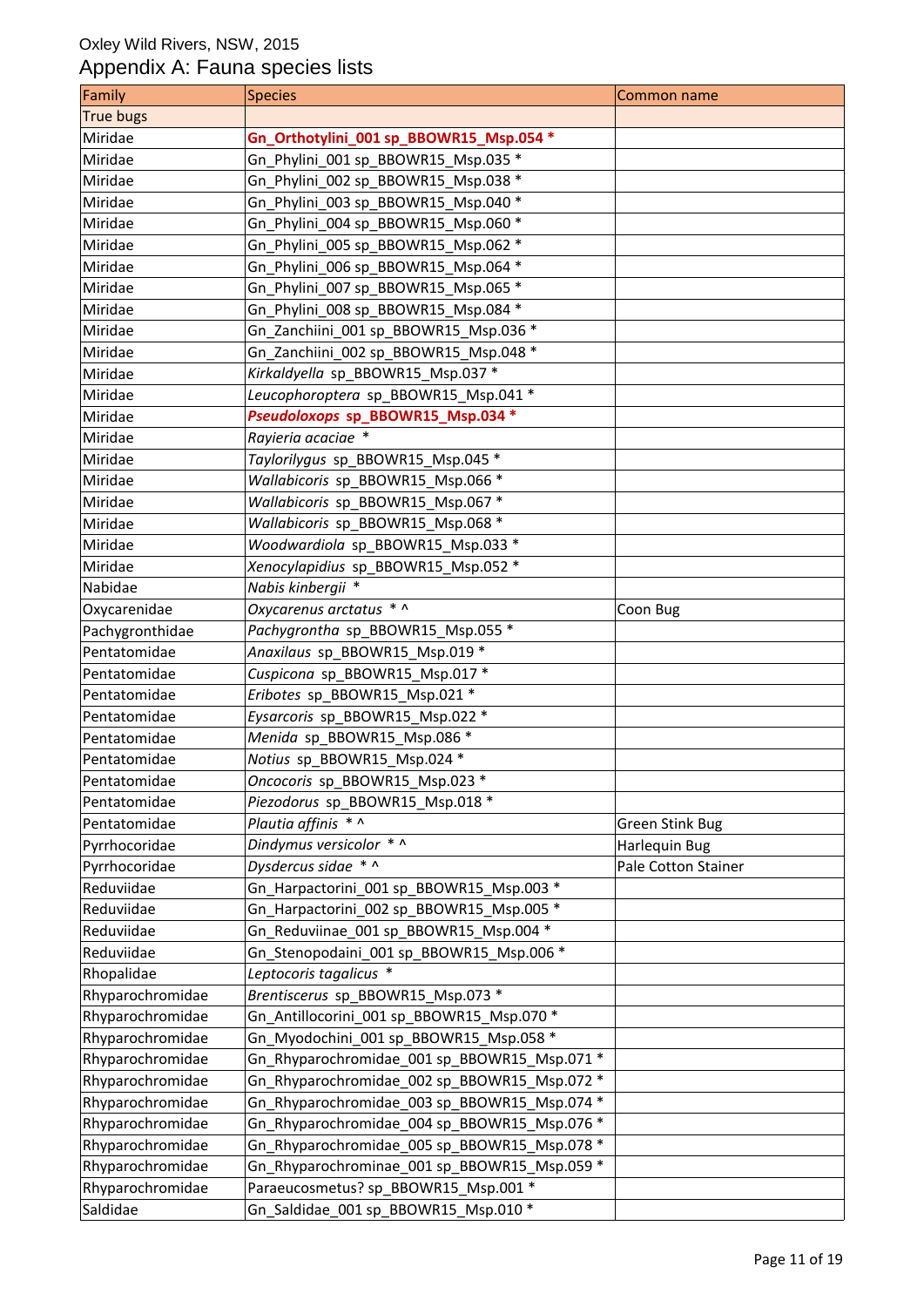| True bugs<br>Tingidae<br>Dictyla amitina *<br>Epimixia vulturna *<br>Tingidae<br>Eritingis trivirgata *<br>Tingidae |
|---------------------------------------------------------------------------------------------------------------------|
|                                                                                                                     |
|                                                                                                                     |
|                                                                                                                     |
|                                                                                                                     |
| Oncophysa sp_BBOWR15_Msp.014 *<br>Tingidae                                                                          |
| Microvelia sp_BBOWR15_Msp.011 *<br>Veliidae                                                                         |
|                                                                                                                     |
| Damselflies and dragonflies                                                                                         |
| Anax papuensis *<br>Aeshnidae                                                                                       |
| Coenagrionidae<br>Ischnura heterosticta *                                                                           |
| Pseudagrion aureofrons *<br>Coenagrionidae                                                                          |
| Pseudagrion ignifer *<br>Coenagrionidae                                                                             |
| Pseudagrion microcephalum *<br>Coenagrionidae                                                                       |
| Corduliidae<br>Hemicordulia tau *                                                                                   |
| Austrogomphus amphiclitus *<br>Gomphidae                                                                            |
| Austrogomphus guerini *<br>Gomphidae                                                                                |
| Gomphidae<br>Austrogomphus ochraceus *                                                                              |
| Gomphidae<br>Hemigomphus heteroclytus *                                                                             |
| Neosticta canescens *<br>Isostictidae                                                                               |
| Austrolestes cingulatus *<br>Lestidae                                                                               |
| Austrolestes leda *<br>Lestidae                                                                                     |
| Diphlebia lestoides *<br>Lestoideidae                                                                               |
| Diphlebia nymphoides *<br>Lestoideidae                                                                              |
| Diplacodes bipunctata *<br>Libellulidae                                                                             |
| Diplacodes haematodes *<br>Libellulidae                                                                             |
| Nannophlebia risi *<br>Libellulidae                                                                                 |
| Libellulidae<br>Orthetrum caledonicum *                                                                             |
| Orthetrum villosovittatum *<br>Libellulidae                                                                         |
| Megapodagrionidae<br>Austroargiolestes icteromelas *                                                                |
| Nososticta solida *<br>Platycnemididae                                                                              |
| Synlestes weyersii *<br>Synlestidae                                                                                 |
| Telephlebiidae<br>Spinaeschna tripunctata *                                                                         |
|                                                                                                                     |
| Spiders                                                                                                             |
| Amaurobiidae<br>Gen. sp. A SRC0283 *                                                                                |
| Amaurobiidae<br>Gen. sp. B                                                                                          |
| Amaurobiidae<br>Storenosoma altum                                                                                   |
| Anapidae<br>Chasmocephalon iluka *                                                                                  |
| Octanapis ?cann *<br>Anapidae                                                                                       |
| "Araneus" albotriangulus gp<br>Araneidae                                                                            |
| "Araneus" dimidiatus *<br>Araneidae                                                                                 |
| "Araneus" sp. 01<br>Araneidae                                                                                       |
| "Araneus" sp. 02<br>Araneidae                                                                                       |
| Argiope keyserlingi *<br>Araneidae                                                                                  |
| Argiope trifasciata *<br>Araneidae                                                                                  |
| Backobourkia brouni *<br>Araneidae                                                                                  |
| Cyclosa ?trilobata *<br>Araneidae                                                                                   |
| Araneidae<br>Gen. sp. A                                                                                             |
| Araneidae<br>Gen. sp. B                                                                                             |
| Araneidae<br>Gen. sp. C                                                                                             |
| Araneidae<br>Gen. sp. D                                                                                             |
| Larinia montagui *<br>Araneidae                                                                                     |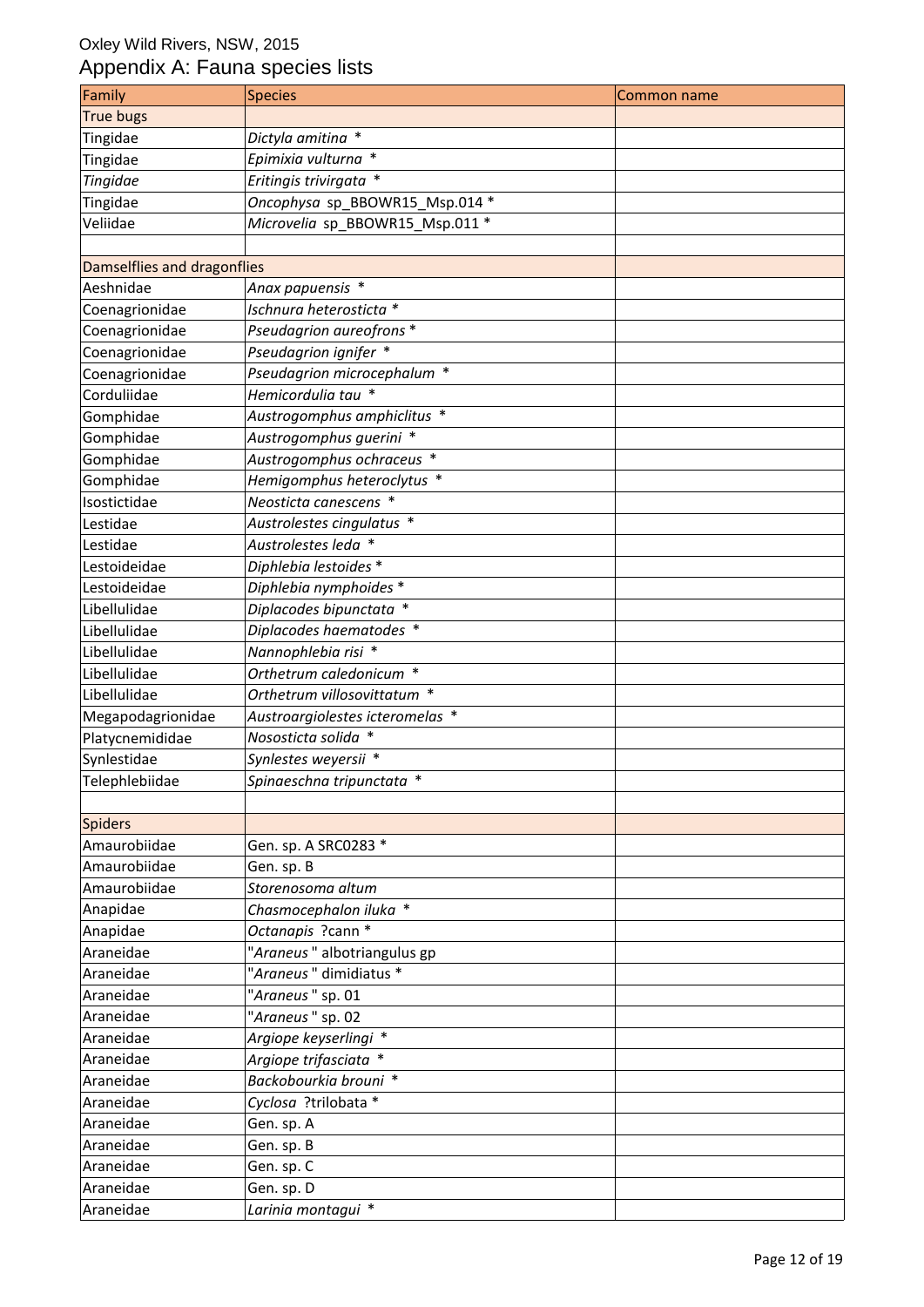| Family          | <b>Species</b>                      | Common name                |
|-----------------|-------------------------------------|----------------------------|
| Spiders         |                                     |                            |
| Araneidae       | Plebs arleneae *                    |                            |
| Araneidae       | Plebs bradleyi *                    |                            |
| Araneidae       | Plebs eburnus *                     |                            |
| Araneidae       | Poltys noblei *                     |                            |
| Araneidae       | Telaprocera maudae *                |                            |
| Clubionidae     | Clubiona ?SRC0076 *                 |                            |
| Clubionidae     | Clubiona sp. 03                     |                            |
| Clubionidae     | Clubiona sp. 04                     |                            |
| Clubionidae     | Clubiona SRC0059                    |                            |
| Clubionidae     | Clubiona SRC0062 *                  |                            |
| Clubionidae     | Gen. sp. A                          |                            |
| Corinnidae      | Copa kabana *                       |                            |
| Corinnidae      | Iridonyssus formicans               |                            |
| Corinnidae      | Iridonyssus kohouti *               |                            |
| Corinnidae      | Nyssus albopunctatus                | Spotted Swift Spider       |
| Corinnidae      | Nyssus coloripes                    | Orange-legged Swift Spider |
| Corinnidae      | Nyssus jaredwardeni *               |                            |
| Corinnidae      | Nyssus pseudomaculatus *            |                            |
| Corinnidae      | Nyssus semifuscus                   |                            |
| Corinnidae      | Poecilipta kohouti                  |                            |
| Cyatholipidae   | Matilda australia *                 |                            |
| Cycloctenidae   | RJR in MS ?SRC0124                  |                            |
| Deinopidae      | Deinopis subrufa *                  |                            |
| Desidae         | Badumna gp ?sp. 5                   |                            |
| Desidae         | Badumna gp sp. 01 SRC0017           |                            |
| Desidae         | Badumna gp sp. 02 SRC0021 *         |                            |
| Desidae         | Badumna gp sp. 03 SRC0022 *         |                            |
| Desidae         | Badumna gp sp. 04                   |                            |
| Desidae         | Badumna gp sp. 05                   |                            |
| Desidae         | Badumna insignis *                  |                            |
| Desidae         | Colcarteria kempseyi *              |                            |
| Desidae         | Taurongia gp sp. 01 c.f. SRC0048    |                            |
| Dipluridae      | Carrai afoveolata                   |                            |
| Eutichuridae    | Cheiracanthium mordax *             |                            |
| Eutichuridae    | Cheiracanthium sp. 01 c.f. C. furax |                            |
| Eutichuridae?   | Gen. sp. A                          |                            |
| Filistatidae    | Wandella orana                      |                            |
| Gallieniellidae | Meedo booti                         |                            |
| Gallieniellidae | Meedo munmorah                      |                            |
| Gnaphosidae     | Anzacia sp. 01                      |                            |
| Gnaphosidae     | cf. Anzacia sp. 02                  |                            |
| Gnaphosidae     | Eilica contacta                     |                            |
| Gnaphosidae     | Encoptarthria sp. 01                |                            |
| Gnaphosidae     | Encoptarthria sp. 02                |                            |
| Gnaphosidae     | Encoptarthria sp. 03                |                            |
| Gnaphosidae     | Gen. sp. A                          |                            |
| Gnaphosidae     | Gen. sp. B                          |                            |
| Gnaphosidae     | Gen. sp. C                          |                            |
| Gnaphosidae     | Gen. sp. D                          |                            |
| Gnaphosidae     | Gen. sp. E                          |                            |
| Gnaphosidae     | Gen. sp. F                          |                            |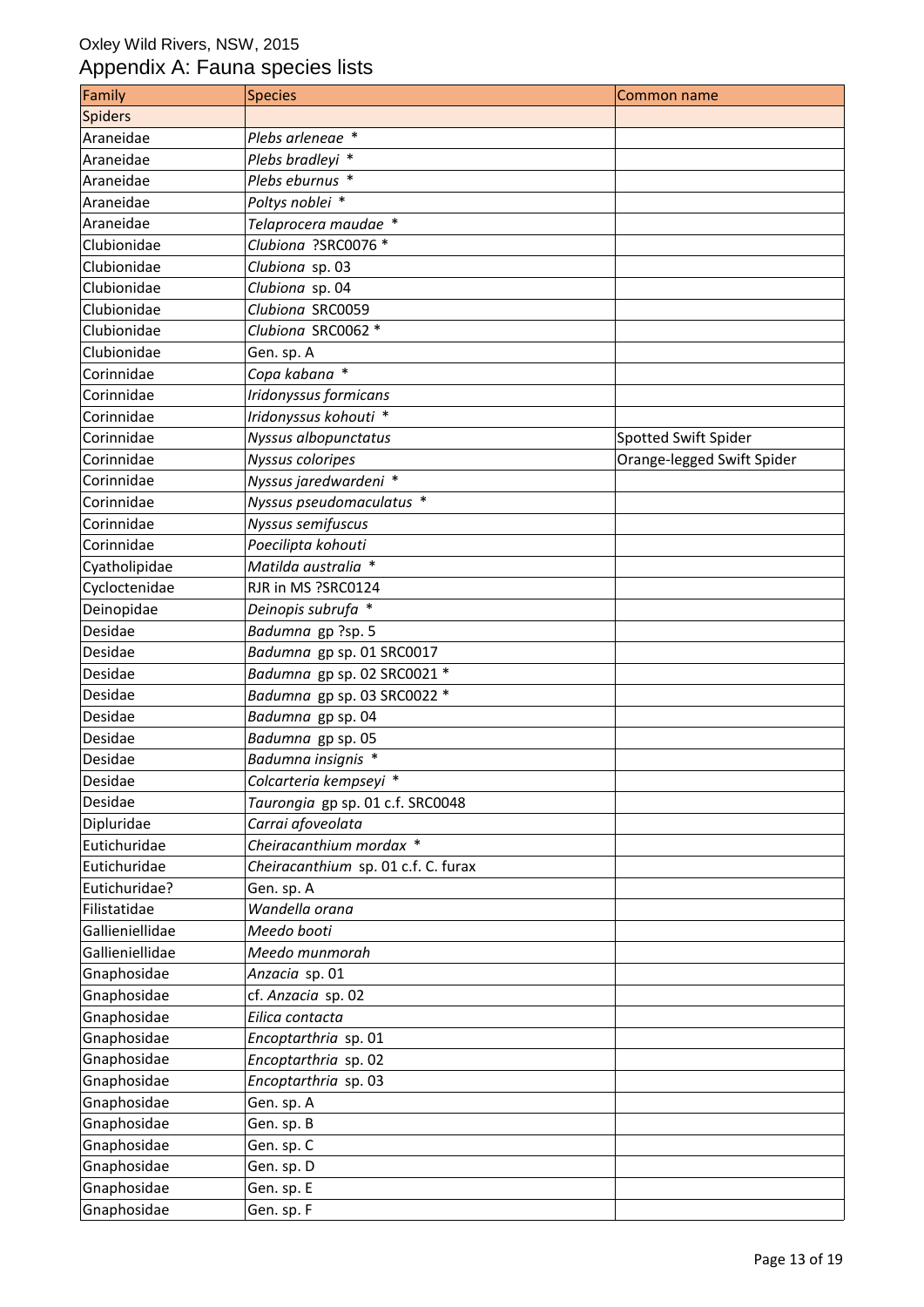| Family         | <b>Species</b>               | Common name |
|----------------|------------------------------|-------------|
| <b>Spiders</b> |                              |             |
| Gnaphosidae    | Gen. sp. G                   |             |
| Gnaphosidae    | Gen. sp. H                   |             |
| Gnaphosidae    | Gen. sp. I                   |             |
| Hahniidae      | Gen. sp. A                   |             |
| Hahniidae      | Gen. sp. B                   |             |
| Hahniidae      | Gen. sp. C                   |             |
| Hersiliidae    | Tamopsis fickerti *          |             |
| Hexathelidae   | Paraembolides montibossi     |             |
| Idiopidae      | Arbanitis robertcollinsi     |             |
| Idiopidae      | Misgolas echo                |             |
| Lamponidae     | Asadipus kunderang           |             |
| Lamponidae     | Graycassis barrington        |             |
| Lamponidae     | Graycassis bruxner           |             |
| Lamponidae     | Graycassis marengo *         |             |
| Lamponidae     | Lampona braemar              |             |
| Lamponidae     | Lampona murina *             |             |
| Lamponidae     | Lampona pusilla *            |             |
| Lamponidae     | Notsodipus muckera *         |             |
| Lamponidae     | Pseudolampona warrandyte     |             |
| Linyphiidae    | Erigone prominens *          |             |
| Linyphiidae    | Gen. sp. A                   |             |
| Linyphiidae    | Gen. sp. B                   |             |
| Linyphiidae    | Gen. sp. C                   |             |
| Linyphiidae    | Gen. sp. D                   |             |
| Linyphiidae    | Gen. sp. E                   |             |
| Linyphiidae    | Gen. sp. F                   |             |
| Linyphiidae    | Gen. sp. G                   |             |
| Linyphiidae    | Gen. sp. H                   |             |
| Linyphiidae    | Gen. sp. I                   |             |
| Linyphiidae    | Gen. sp. J                   |             |
| Linyphiidae    | Gen. sp. K                   |             |
| Lycosidae      | Allocosa obscurides          |             |
| Lycosidae      | Allocosa palabunda           |             |
| Lycosidae      | Anomalosa kochi *            |             |
| Lycosidae      | Artoria ?SRC0210 *           |             |
| Lycosidae      | Artoria albopilata *         |             |
| Lycosidae      | Artoria berenice             |             |
| Lycosidae      | Artoria cf. mckayi           |             |
| Lycosidae      | Artoria quadrata *           |             |
| Lycosidae      | Artoria SRC0169 *            |             |
| Lycosidae      | Artoria SRC0172              |             |
| Lycosidae      | Artoria triangularis         |             |
| Lycosidae      | Artoria victoriensis *       |             |
| Lycosidae      | Artoriopsis melissae         |             |
| Lycosidae      | Gen. sp. A                   |             |
| Lycosidae      | Gen. sp. B                   |             |
| Lycosidae      | Gen. sp. C                   |             |
| Lycosidae      | Kangarosa ludwigi            |             |
| Lycosidae      | Tasmanicosa godeffroyi       |             |
| Lycosidae      | Venator cf. spenceri SRC0182 |             |
| Lycosidae      | Venator spenceri             |             |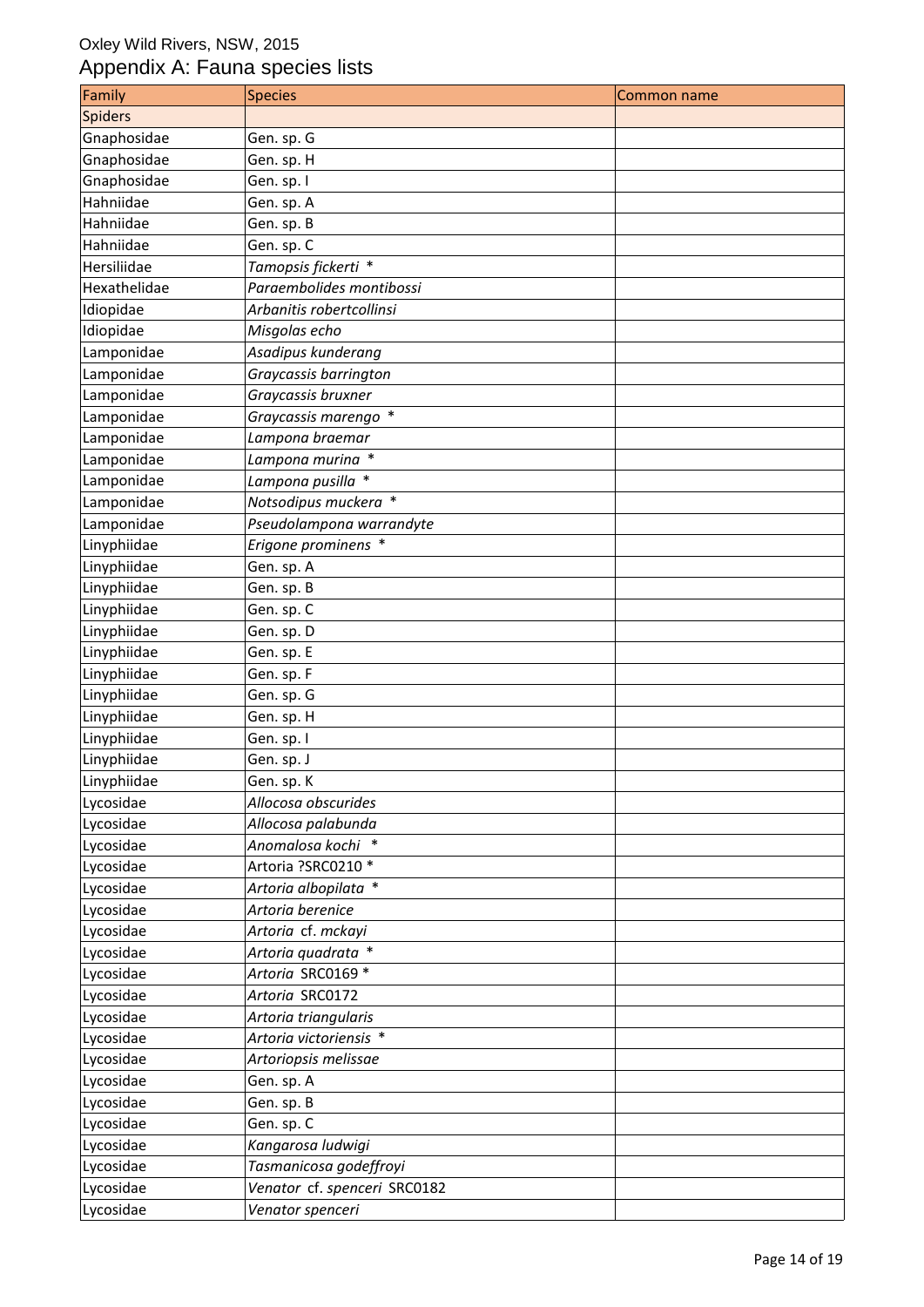| Family              | <b>Species</b>                | Common name |
|---------------------|-------------------------------|-------------|
| <b>Spiders</b>      |                               |             |
| Lycosidae           | Venatrix lapidosa *           |             |
| Lycosidae           | Venonia micarioides           |             |
| Micropholcommatidae | Micropholcomma sp. 01         |             |
| Micropholcommatidae | Micropholcomma sp. 02         |             |
| Mimetidae           | Australomimetus maculosus *   |             |
| Miturgidae          | Elassoctenus sp. 01 SRC0117 * |             |
| Miturgidae          | Hestimodema ?sp. 02 SRC0295 * |             |
| Miturgidae          | Hestimodema sp. 01 SRC0123 *  |             |
| Miturgidae          | Mituliodon tarantulinus       |             |
| Miturgidae          | Miturga sp. 01                |             |
| Miturgidae          | Nuliodon fishburni *          |             |
| Miturgidae          | Odomasta sp. 01               |             |
| Miturgidae          | Odomasta sp. 02 SRC0126 *     |             |
| Miturgidae          | Simonus sp. 01                |             |
| Miturgidae          | Thasyraea sp. 01 SRC0120 *    |             |
| Miturgidae          | Thasyraea sp. 02              |             |
| Mysmenidae          | Mysmena sp. 01                |             |
| Nemesiidae          | Ixamatus caldera              |             |
| Nemesiidae          | Ixamatus fischeri             |             |
| Nicodamidae         | Ambicodamus ?audax *          |             |
| Nicodamidae         | Dimidamus dimidiatus          |             |
| Nicodamidae         | Oncodamus decipiens           |             |
| Oonopidae           | Gamasomorpha sp. 01           |             |
| Oonopidae           | Opopaea sp. 01 (?milledgei)   |             |
| Oonopidae           | Opopaea sp. 02 (?simplex)     |             |
| Oonopidae           | Opopaea sp. 03 (?sown)        |             |
| Oonopidae           | Orchestina sp. 01             |             |
| Oonopidae           | Orchestina sp. 02             |             |
| Oxyopidae           | Oxyopes gracilipes *          |             |
| Oxyopidae           | Oxyopes sp. 01                |             |
| Oxyopidae           | Oxyopes sp. 02                |             |
| Oxyopidae           | Oxyopes sp. 03                |             |
| Oxyopidae           | Oxyopes sp. 04                |             |
| Pararcheidae        | Nanarchaea sp. 01             |             |
| Pholcidae           | Wugigarra eberhardi           |             |
| Phrurolithidae      | Orthobula sp. 01              |             |
| Phrurolithidae      | Orthobula sp. 02              |             |
| Pisauridae          | Dolomedes ?instabilis *       |             |
| Pisauridae          | Dolomedes sp. 01              |             |
| Pisauridae          | Megadolomedes australianus *  |             |
| Prodidomidae        | Molycria mammosa              |             |
| Salticidae          | "Helpis" sp. 01               |             |
| Salticidae          | "Lycidas" gp sp. 01           |             |
| Salticidae          | "Lycidas" gp sp. 10           |             |
| Salticidae          | "Lycidas" gp sp. 11           |             |
| Salticidae          | "Lycidas" gp sp. 12           |             |
| Salticidae          | "Lycidas" gp sp. 13           |             |
| Salticidae          | "Lycidas" gp sp. 14           |             |
| Salticidae          | "Lycidas" gp sp. 2            |             |
| Salticidae          | "Lycidas" gp sp. 3            |             |
| Salticidae          | "Lycidas" gp sp. 4            |             |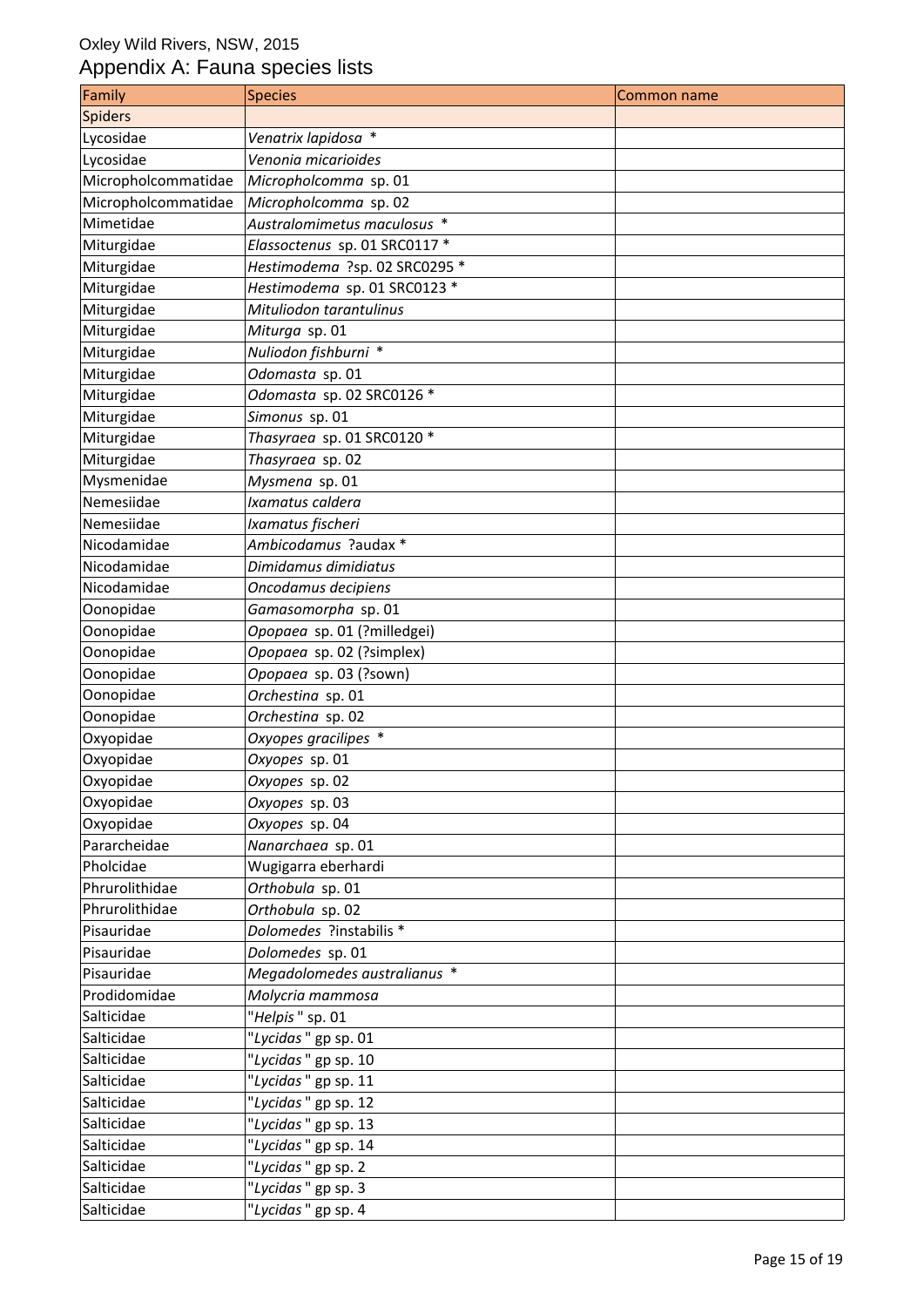| Family       | <b>Species</b>           | Common name |
|--------------|--------------------------|-------------|
| Spiders      |                          |             |
| Salticidae   | "Lycidas" gp sp. 5       |             |
| Salticidae   | "Lycidas" gp sp. 6       |             |
| Salticidae   | "Lycidas" gp sp. 7       |             |
| Salticidae   | "Lycidas" gp sp. 8       |             |
| Salticidae   | "Lycidas" gp sp. 9       |             |
| Salticidae   | "Neon" sp. 01            |             |
| Salticidae   | "Neon " sp. 02           |             |
| Salticidae   | ?Adoxotoma sp. 01        |             |
| Salticidae   | ?Adoxotoma sp. 02        |             |
| Salticidae   | ?Adoxotoma sp. 03        |             |
| Salticidae   | ?Cytaea sp. 01           |             |
| Salticidae   | ?Damoetas sp. 01         |             |
| Salticidae   | Apricia jovialis *       |             |
| Salticidae   | Arasia mollicoma *       |             |
| Salticidae   | Astia hariola *          |             |
| Salticidae   | Gen. "two spot"          |             |
| Salticidae   | Gen. sp. A               |             |
| Salticidae   | Gen. sp. B               |             |
| Salticidae   | Gen. sp. C               |             |
| Salticidae   | Gen. sp. D               |             |
| Salticidae   | Gen. sp. E               |             |
| Salticidae   | Gen. sp. F               |             |
| Salticidae   | Gen. sp. G               |             |
| Salticidae   | Gen. sp. H               |             |
| Salticidae   | Helpis minitabunda       |             |
| Salticidae   | Holoplatys planissima *  |             |
| Salticidae   | Huntiglennia sp. 01      |             |
| Salticidae   | Ligonipes sp. 01         |             |
| Salticidae   | Maratus kochi            |             |
| Salticidae   | Myrmarachne sp. 01       |             |
| Salticidae   | Ocrisiona sp. 01         |             |
| Salticidae   | Omoedus orbiculatus *    |             |
| Salticidae   | Opisthoncus sp. 01       |             |
| Salticidae   | Prostheclina pallida *   |             |
| Salticidae   | Pungalina albobarbata *  |             |
| Salticidae   | Saitis virgatus *        |             |
| Salticidae   | Sandalodes scopifer *    |             |
| Salticidae   | Sandalodes superbus *    |             |
| Salticidae   | Servaea incana*          |             |
| Salticidae   | Servaea narraweena *     |             |
| Salticidae   | Servaea villosa *        |             |
| Salticidae   | Sondra aurea             |             |
| Segestriidae | Ariadna sp. 01           |             |
| Selenopidae  | Karaops manaayn *        |             |
| Selenopidae  | Karaops raveni *         |             |
| Sparassidae  | Heteropoda longipes *    |             |
| Sparassidae  | Heteropoda procera *     |             |
| Sparassidae  | Neosparassus punctatus * |             |
| Sparassidae  | Neosparassus sp. 01      |             |
| Stiphidiidae | Pillara macleayensis *   |             |
| Stiphidiidae | Stiphidion facetum       |             |
|              |                          |             |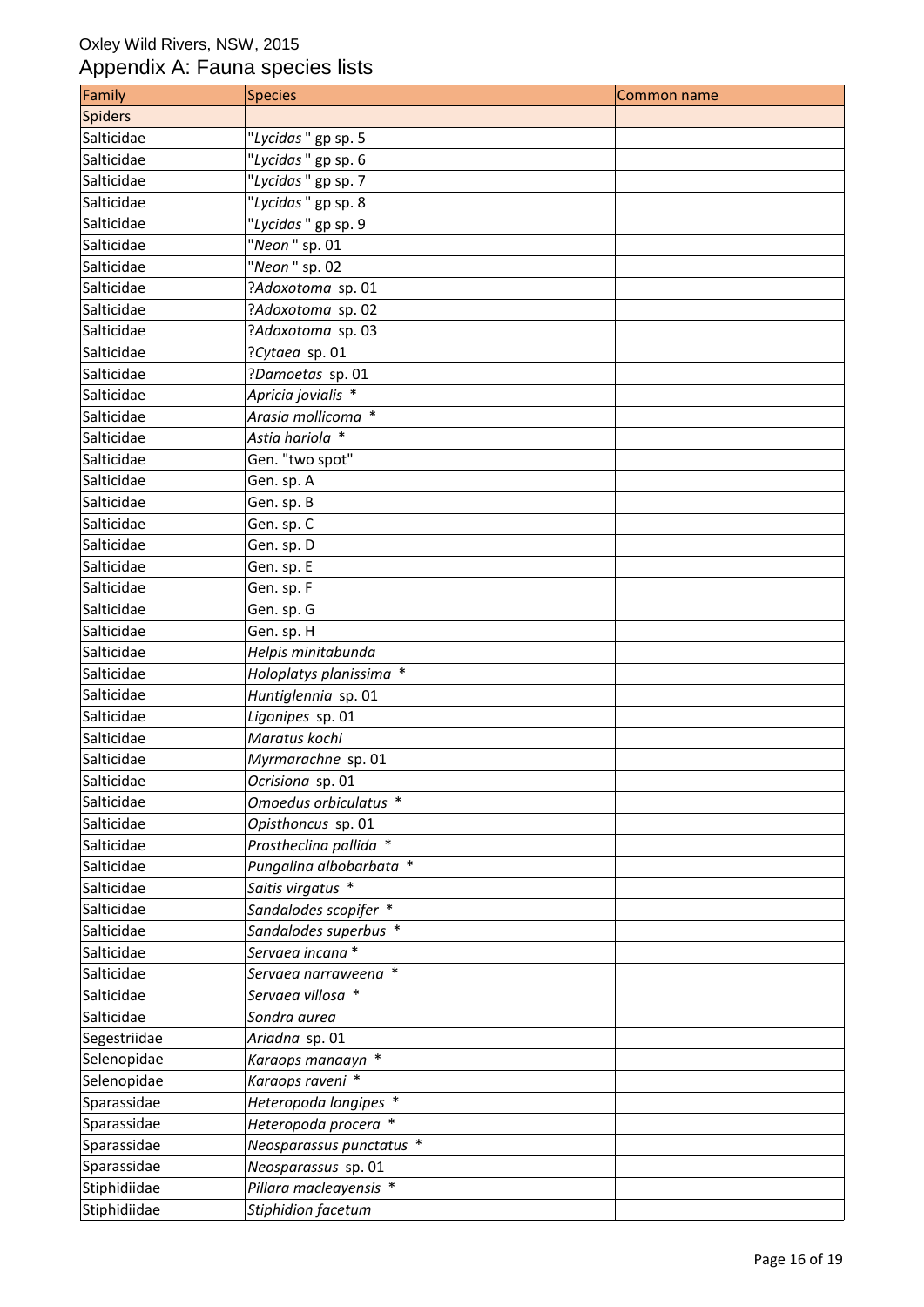| Family         | <b>Species</b>               | Common name |
|----------------|------------------------------|-------------|
| <b>Spiders</b> |                              |             |
| Tetrablemmidae | Tetrablemma sp. 01           |             |
| Tetragnathidae | Dolichognatha sp. 01 *       |             |
| Tetragnathidae | Leucauge granulata *         |             |
| Tetragnathidae | Tetragnatha cylindrica *     |             |
| Tetragnathidae | Tetragnatha demissa *        |             |
| Tetragnathidae | Tetragnatha sp. 01           |             |
| Tetragnathidae | Tetragnatha valida *         |             |
| Tetragnathidae | Tylorida sp. 01              |             |
| Theridiidae    | "Achaearanea" propera *      |             |
| Theridiidae    | "Achaearanea" sp. 01         |             |
| Theridiidae    | "Argyrodes" binotatus *      |             |
| Theridiidae    | "Euryopis" elegans           |             |
| Theridiidae    | "Euryopis" superba *         |             |
| Theridiidae    | "Euryopis" umbilicata *      |             |
| Theridiidae    | Argyrodes ?rainbowi *        |             |
| Theridiidae    | Argyrodes antipodianus *     |             |
| Theridiidae    | Ariamnes ?colubrinus *       |             |
| Theridiidae    | Cryptachaea gigantipes *     |             |
| Theridiidae    | Dipoenata G2d                |             |
| Theridiidae    | Emertonella E1               |             |
| Theridiidae    | Gen. sp. A                   |             |
| Theridiidae    | Gen. sp. B                   |             |
| Theridiidae    | Gen. sp. C                   |             |
| Theridiidae    | Gen. sp. D                   |             |
| Theridiidae    | Gen. sp. E                   |             |
| Theridiidae    | Gen. sp. F                   |             |
| Theridiidae    | Gen. sp. G                   |             |
| Theridiidae    | Gmogala sp. 01               |             |
| Theridiidae    | Hadrotarsinae_A sp. A1       |             |
| Theridiidae    | Hadrotarsinae_B sp. B5       |             |
| Theridiidae    | Hadrotarsinae_C sp. C10      |             |
| Theridiidae    | Hadrotarsinae_D1x sp. D2     |             |
| Theridiidae    | Hadrotarsinae_D2x sp. 01     |             |
| Theridiidae    | Hadrotarsinae_FF2            |             |
| Theridiidae    | Hadrotarsinae FF4            |             |
| Theridiidae    | Hadrotarsinae_Me sp. Me1     |             |
| Theridiidae    | Hadrotarsus fulvus *         |             |
| Theridiidae    | Janula sp. 01                |             |
| Theridiidae    | Janula sp. 02                |             |
| Theridiidae    | Janula sp. 03                |             |
| Theridiidae    | Pholcomma sp. 01             |             |
| Theridiidae    | Pholcommatinae sp. A         |             |
| Theridiidae    | Phoroncidia rotunda *        |             |
| Theridiidae    | Phoroncidia sextuberculata * |             |
| Theridiidae    | Phoroncidia sp. 02           |             |
| Theridiidae    | Phoroncidia sp. 03           |             |
| Theridiidae    | Phoroncidia sp. 05           |             |
| Theridiidae    | Steatoda cf. capensis        |             |
| Theridiidae    | Steatoda cf. truncata        |             |
| Theridiidae    | Steatoda nasata *            |             |
| Theridiidae    | Theridion pyramidale *       |             |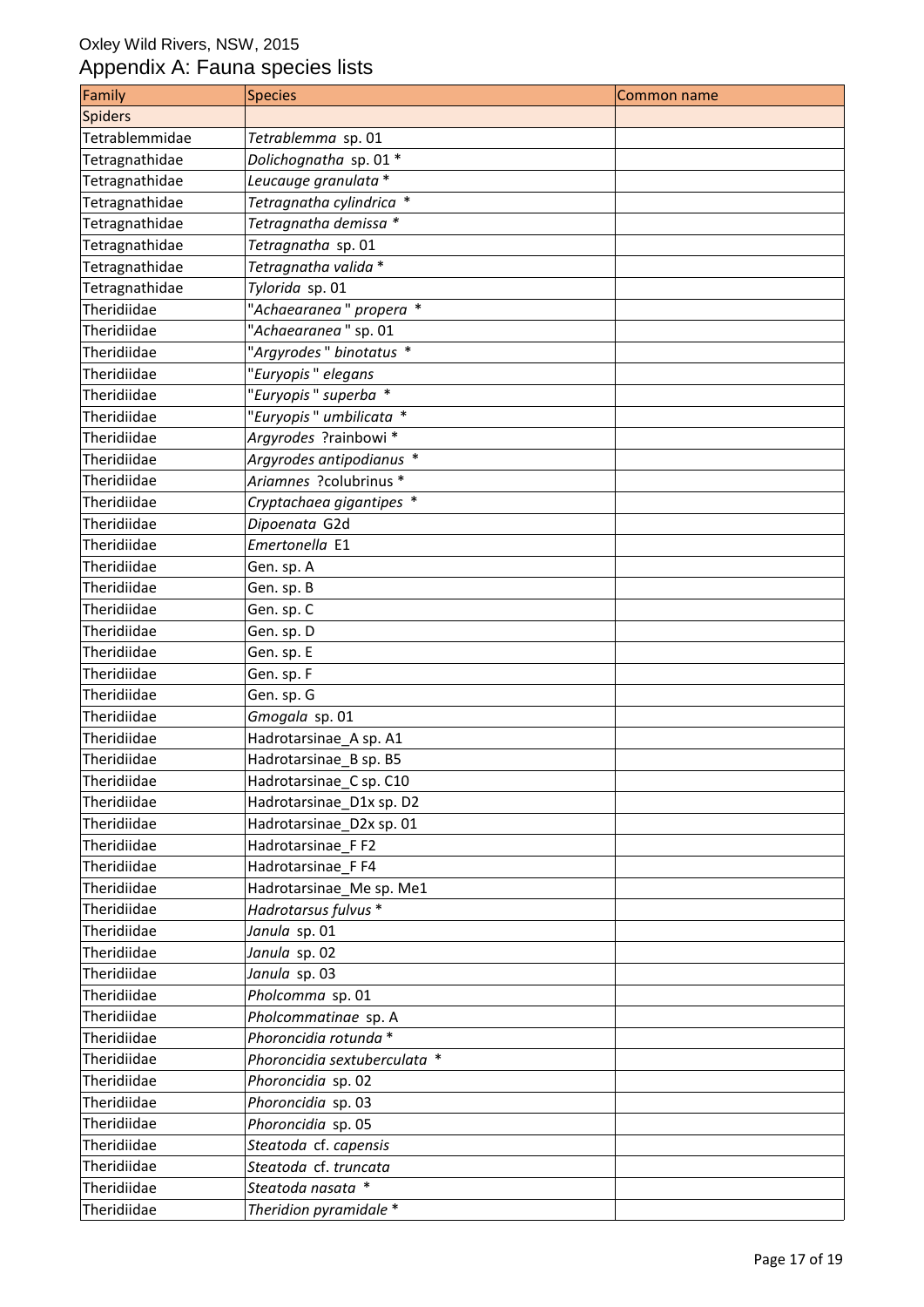| Family          | <b>Species</b>                             | Common name                      |
|-----------------|--------------------------------------------|----------------------------------|
| <b>Spiders</b>  |                                            |                                  |
| Theridiidae     | Theridion sp. 01 cf. pyramidale            |                                  |
| Theridiidae     | Theridion sp. 02 cf. pyramidale            |                                  |
| Theridiidae     | Theridion sp. 03                           |                                  |
| Theridiidae     | Thwaitesia nigronodosa *                   |                                  |
| Thomisidae      | "Diaea" sp. 01                             |                                  |
| Thomisidae      | ?Cetratus sp. 01                           |                                  |
| Thomisidae      | Australomisidia sp. 01                     |                                  |
| Thomisidae      | Bomis larvata *                            |                                  |
| Thomisidae      | Gen. sp. A                                 |                                  |
| Thomisidae      | Runcinia ?acuminata *                      |                                  |
| Thomisidae      | Stephanopis ?cambridgei *                  |                                  |
| Thomisidae      | Stephanopis sp. 01                         |                                  |
| Thomisidae      | Stephanopis sp. 02                         |                                  |
| Thomisidae      | Stephanopis sp. 03                         |                                  |
| Thomisidae      | Synalus angustus *                         |                                  |
| Thomisidae      | Tharpyna diademata *                       |                                  |
| Thomisidae      | Tharpyna sp. 01                            |                                  |
| Thomisidae      | Tmarus sp. 01                              |                                  |
| Toxopidae       | Toxopsoides ?SRC0258                       |                                  |
| Trochanteriidae | Rebilus brooklana *                        |                                  |
| Trochanteriidae | Trachycosmus allyn                         |                                  |
| Trochanteriidae | Trachycosmus sculptilis                    |                                  |
| Trochanteriidae | Trachytrema garnet                         |                                  |
| Uloboridae      | Miagrammopes sp. (as in Davies 1988b f. 4) |                                  |
| Uloboridae      | Philoponella ?variabilis *                 |                                  |
| Uloboridae      | Uloborus sp. 01                            |                                  |
| Uloboridae      | Uloborus sp. 02                            |                                  |
| Zodariidae      | Asteron grayi                              |                                  |
| Zodariidae      | Asteron zabkai                             |                                  |
| Zodariidae      | Habronestes grahami                        |                                  |
| Zodariidae      | Habronestes hunti                          |                                  |
| Zodariidae      | Habronestes raveni                         |                                  |
| Zodariidae      | Habronestes weelahensis                    |                                  |
| Zodariidae      | Hetaerica scenica                          |                                  |
| Zodariidae      | Holasteron cf. aciculare                   |                                  |
| Zodariidae      | Neostorena BB sp. 12 SRC0318 *             |                                  |
| Zodariidae      | Neostorena minor                           |                                  |
| Zodariidae      | Nostera nadgee                             |                                  |
| Zodariidae      | Pentasteron isobelae                       |                                  |
| Zodariidae      | Pentasteron simplex                        |                                  |
| Zodariidae      | Storosa obscura                            |                                  |
| Zodariidae      | Zillimata scintillans                      |                                  |
|                 |                                            |                                  |
| <b>Molluscs</b> |                                            |                                  |
| Achatinellidae  | Tornatellinops jacksonensis *              | Port Jackson Miniature Treesnail |
| Agriolimacidae  | Deroceras invadens ^*                      |                                  |
| Bradybaenidae   | Bradybaena similaris ^*                    |                                  |
| Camaenidae      | Austrochloritis abbotti *                  |                                  |
| Camaenidae      | Austrochloritis congarinni *               | Congarinni Bristle Snail         |
| Camaenidae      | Austrochloritis nambucca                   |                                  |
| Camaenidae      | Austrochloritis seaviewensis *             | Mount Seaview Bristle Snail      |